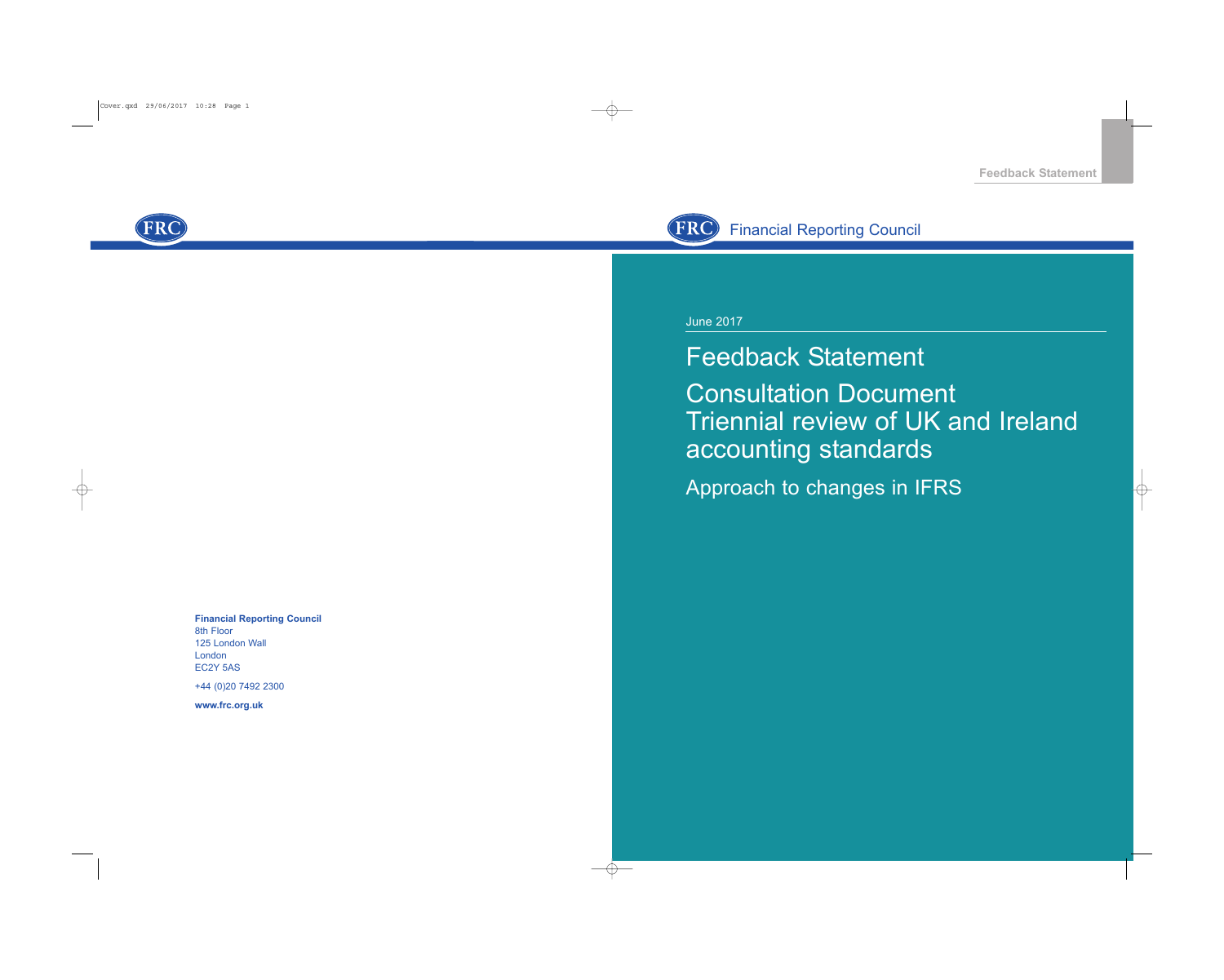The Financial Reporting Council (FRC) is the UK's independent regulator responsible for promoting high quality corporate governance and reporting to foster investment. The FRC sets the UK Corporate Governance and Stewardship Codes and UK standards for accounting and actuarial work; monitors and takes action to promote the quality of corporate reporting; and operates independent enforcement arrangements for accountants and actuaries. As the Competent Authority for audit in the UK the FRC sets auditing and ethical standards and monitors and enforces audit quality.

The FRC does not accept any liability to any party for any loss, damage or costs howsoever arising, whether directly or indirectly, whether in contract, tort or otherwise from any action or decision taken (or not taken) as a result of any person relying on or otherwise using this document or arising from any omission from it.

© The Financial Reporting Council Limited 2017 The Financial Reporting Council Limited is a company limited by guarantee. Registered in England number 2486368. Registered Office: 8th Floor, 125 London Wall, London EC2Y 5AS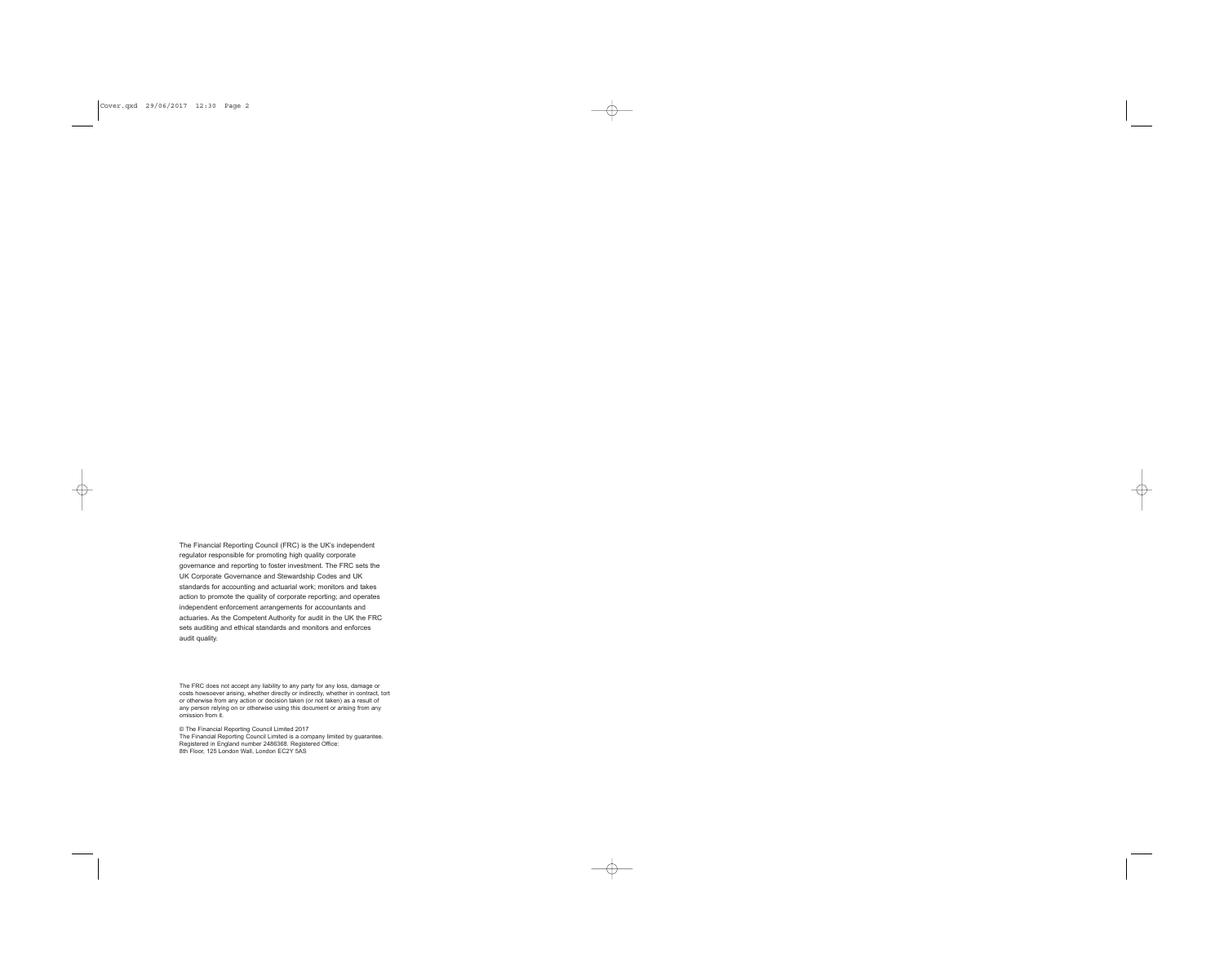

June 2017

# Feedback Statement

# Consultation Document Triennial review of UK and Ireland accounting standards

Approach to changes in IFRS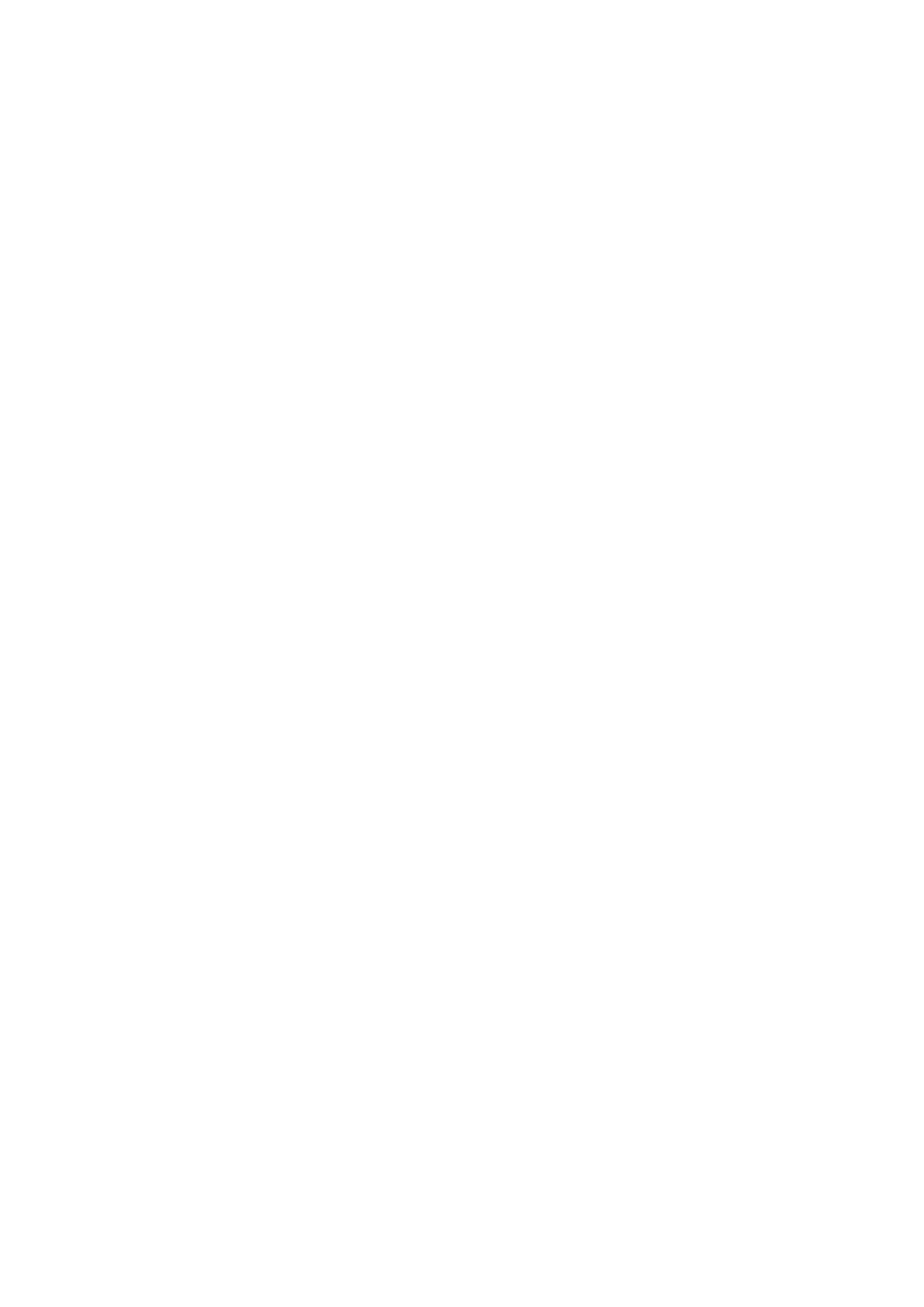# **Contents**

| <b>Overview</b>                                                                                                  |   |
|------------------------------------------------------------------------------------------------------------------|---|
| <b>Feedback Statement</b>                                                                                        | Δ |
| Consultation Document – Triennial review of UK and Ireland accounting<br>standards – Approach to changes in IFRS | 5 |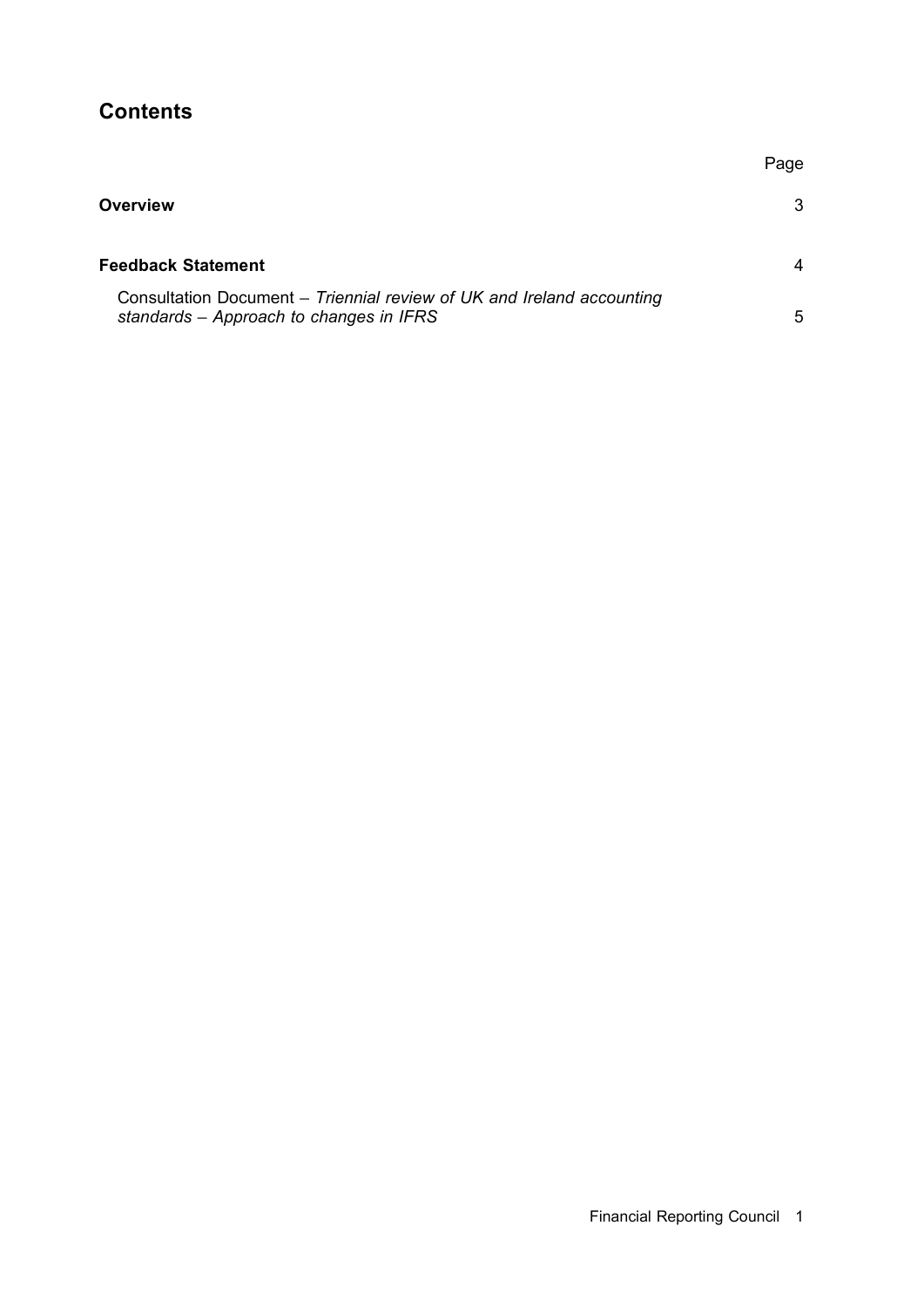2 Feedback Statement – Consultation Document (June 2017)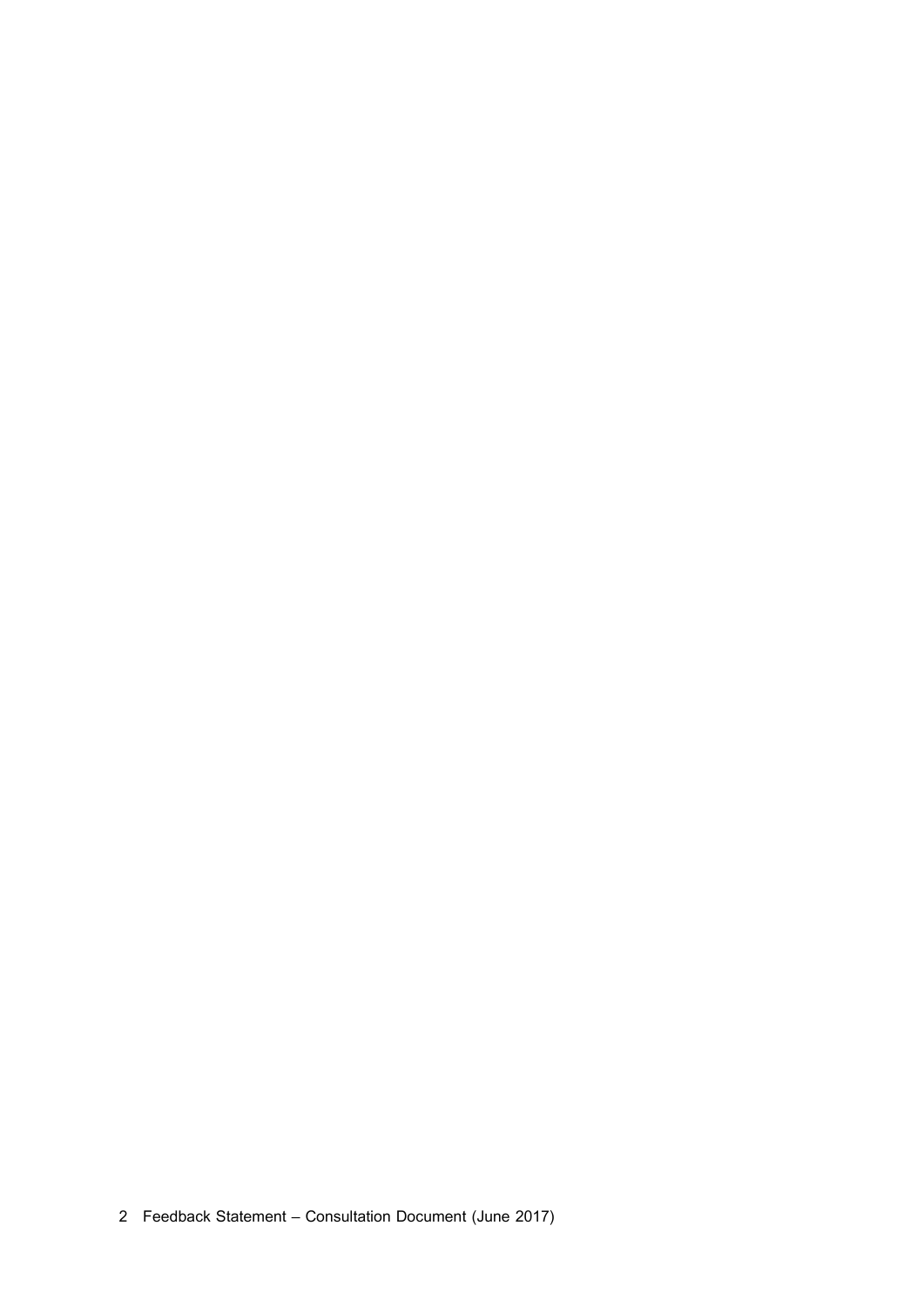## **Overview**

- (i) When FRS 102 The Financial Reporting Standard applicable in the UK and Republic of Ireland was issued in March 2013, the FRC indicated that it would be reviewed every three years, although the first review was subsequently delayed for one year. As part of the first triennial review of UK and Ireland accounting standards, the FRC issued the Consultation Document – Triennial review of UK and Ireland accounting standards – Approach to changes in IFRS in September 2016, seeking views on the principles to be applied in developing and maintaining financial reporting standards, our approach to changes in IFRS and the cost-effectiveness of the requirements relating to accounting for share-based payments.
- (ii) This Feedback Statement summarises the 33 responses received to the Consultation Document and the FRC's response to them.

## Revised principles

(iii) Almost all respondents that commented agreed with the proposed revised principles, with many stating support for the increased focus on stability and proportionality. The revised principles have been adopted in developing the proposals set out in FRED 67 Draft amendments to FRS 102 – Triennial review 2017 – Incremental improvements and clarifications.

## IFRS 9, IFRS 15 and IFRS 16

- (iv) The Consultation Document proposed that a second phase of the triennial review would include a FRED being issued in the third quarter of 2017 containing proposals to incorporate the principles of the expected loss model of IFRS 9 Financial Instruments, and IFRS 16 Leases, into FRS 102. A significant minority of respondents did not agree with these proposals. The Consultation Document proposed that IFRS 15 Revenue from Contracts with Customers would be considered in more detail at the next triennial review.
- (v) Respondents largely agreed that harmonisation of FRS 102 with changes in IFRS should be a long-term aim, but questioned the appropriateness of the proposed timetable for development and implementation, with many stating that more IFRS implementation experience is needed before an assessment of whether, and if so, how and when requirements based on these standards should be considered for incorporation.
- (vi) The FRC agrees that further evidence-gathering and analysis needs to be undertaken before a decision is made on the most appropriate timetable and approach for reflecting the principles of the expected loss model in IFRS 9, IFRS 15 and IFRS 16 in FRS 102, if at all; therefore the FRC will not be issuing a Phase 2 exposure draft as proposed.

## Approach to emerging issues

(vii) A number of respondents commented on the need for periods of stability in order for new requirements to bed down and to maximise the cost-effectiveness of financial reporting. The FRC acknowledges this view and aims to provide periods of stability when possible. However, the FRC will continue to assess emerging issues as they arise to determine whether action needs to be taken, and if so, in what form and when. When necessary this will include issuing amendments to standards outside regular review cycles.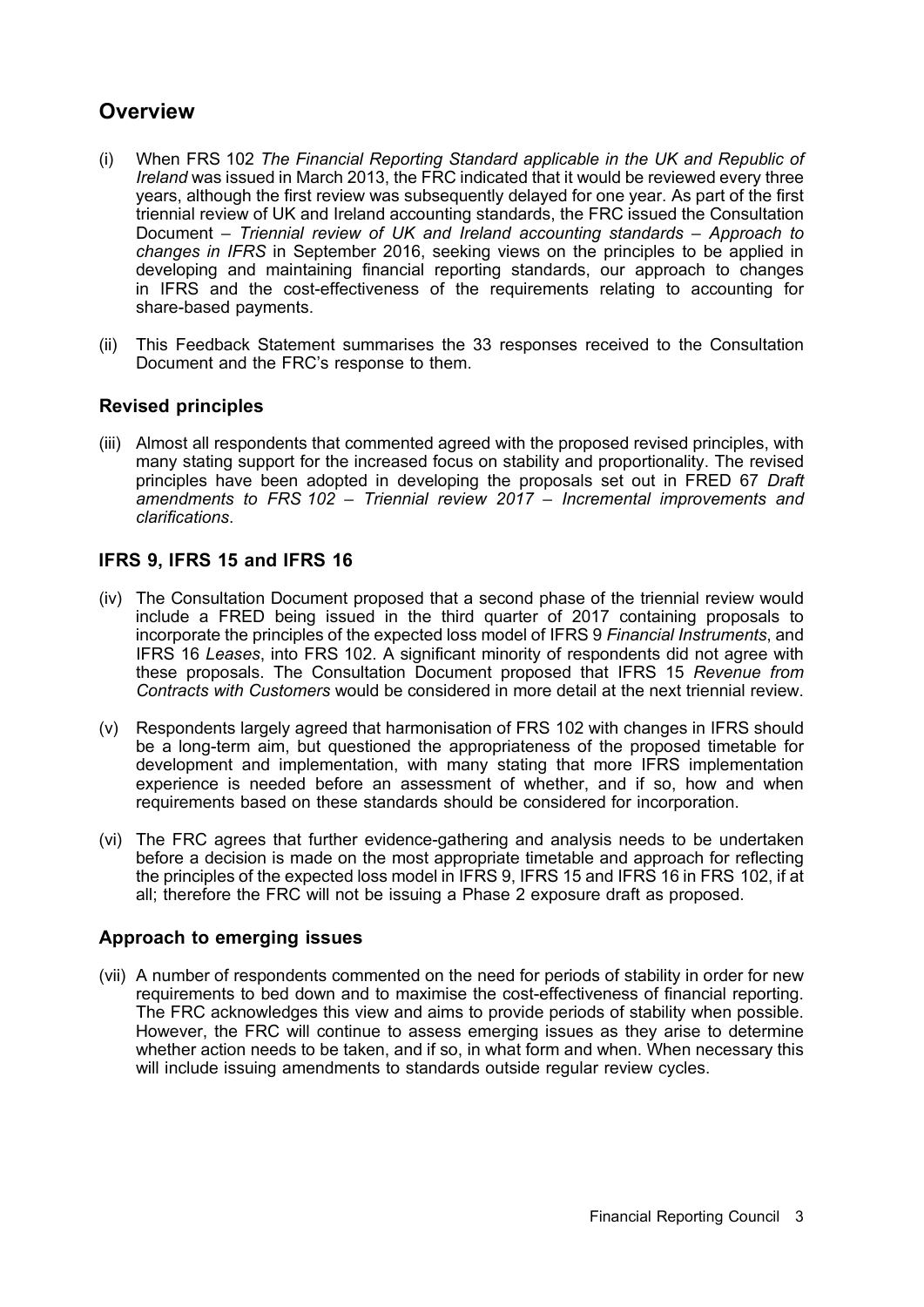## Feedback Statement

- 1 The purpose of this Feedback Statement is to summarise the comments received to the Consultation Document – Triennial review of UK and Ireland accounting standards – Approach to changes in IFRS. Some of the issues raised by respondents have been taken into account in the development of FRED 67 Draft amendments to FRS 102 – Triennial Review 2017 – Incremental improvements and clarifications; however, this feedback statement provides a summary of all matters raised. The Consultation Document was issued in September 2016 and the comment period closed on 31 December 2016.
- 2 The table below shows the number of respondents to the consultation and analyses the respondents by category.

#### Table 1: Respondents by category

|                                    | No. of<br>respondents |
|------------------------------------|-----------------------|
| Accountancy firms:<br>Top 6        | 6                     |
| Top $7$ to $50$                    | 6                     |
| Other                              | 2                     |
|                                    | 14                    |
| Accounting bodies                  | 7                     |
| Representative bodies of preparers | 6                     |
| Preparers                          | 4                     |
| Other                              | $\overline{2}$        |
|                                    | 33                    |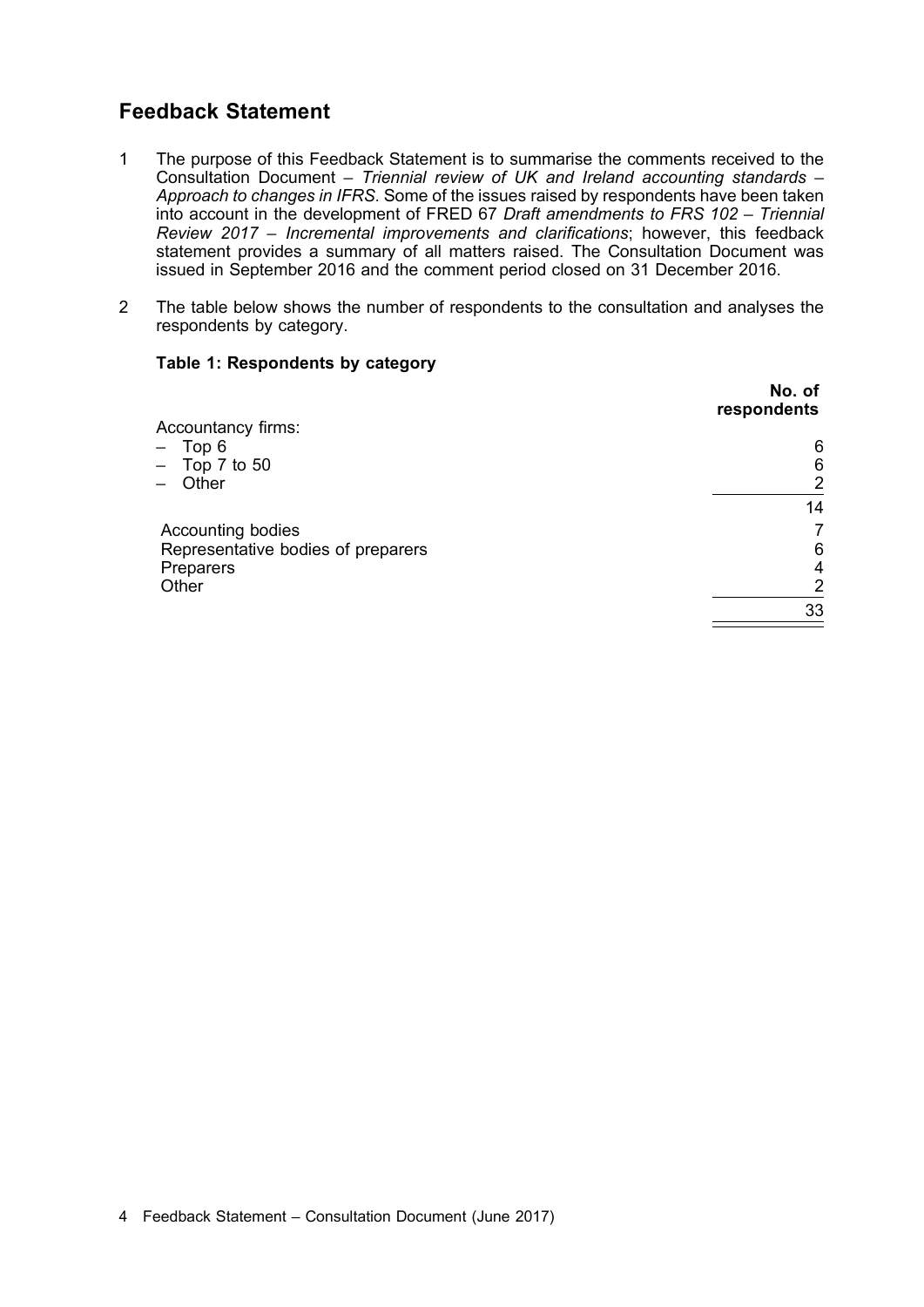## Consultation Document – Triennial review of UK and Ireland accounting standards – Approach to changes in IFRS

3 The Consultation Document posed 10 questions, and the feedback and FRC response to them are summarised below.

#### Question 1

The FRC has reviewed its principles for developing succinct financial reporting standards for the UK and Republic of Ireland. As a result, limited changes have been made to the principles, to emphasise the need to balance improvement with stability and the need for proportionate solutions (see paragraph 1.11).

Do you agree with the principles? If not, why not?

#### Table 2: Respondents' views on Question 1

|                          | No. of<br>respondents |
|--------------------------|-----------------------|
| Agreed                   | 17                    |
| Agreed with reservations | 11                    |
| Disagreed                | 1                     |
|                          | 29                    |
| No response              | 4                     |
|                          | 33                    |

4 Almost all respondents that commented on this question agreed with the revised principles with many stating support for the focus on stability and proportionality.

- 5 Those that agreed but with reservations noted the following points in respect of the principles themselves:
	- (a) FRS 102 should track changes in the IFRS for SMEs and should not get ahead of it.
	- (b) It should be made clear that 'stability' is referring to stability in financial reporting.
- 6 Those that agreed but with reservations made the following comments in respect of how the principles will be applied:
	- (a) It is not clear what would happen if there was a conflict or tension between different principles (for example, between having consistency with IFRS and providing stability, or between stability and improvement).
	- (b) The revised principles do not appear to have been applied consistently to the proposed approach to IFRS set out in the Consultation Document.
	- (c) The FRC needs to present a more robust and consistent analysis of any future proposed amendments against the revised principles.
	- (d) More consideration should be given to not-for-profit entities in assessing what is proportionate or not.
- 7 The respondent that disagreed believes that the principles should acknowledge that users of accounts are generally not expert accountants.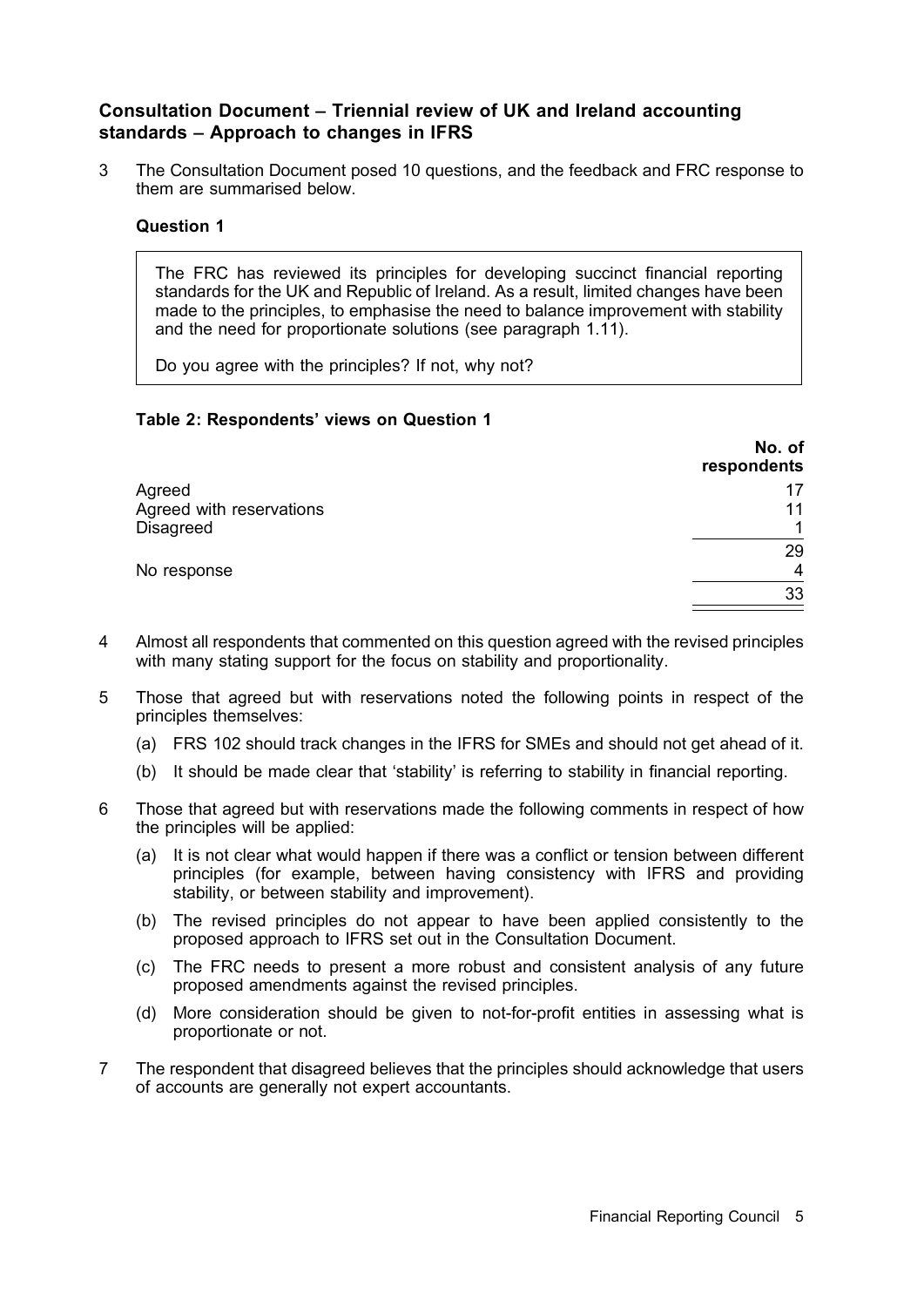#### FRC response

- 8 In FRED 67 the FRC adopted the revised principles as proposed given the strong support from respondents.
- 9 The revised principles are not a set of rules, therefore judgement will need to be applied when considering potential future amendments to financial reporting standards. Striking the right balance between maintaining an IFRS-based framework, stability, improvement and proportionality may not be straightforward in some cases and the balance between these considerations may vary on a case-by-case basis, depending on the nature of the potential amendments under consideration and the number and types of entities that would be affected.
- 10 The FRC acknowledges that it must present a clear assessment against the revised principles for any future proposals, particularly when fundamental changes to accounting are being considered.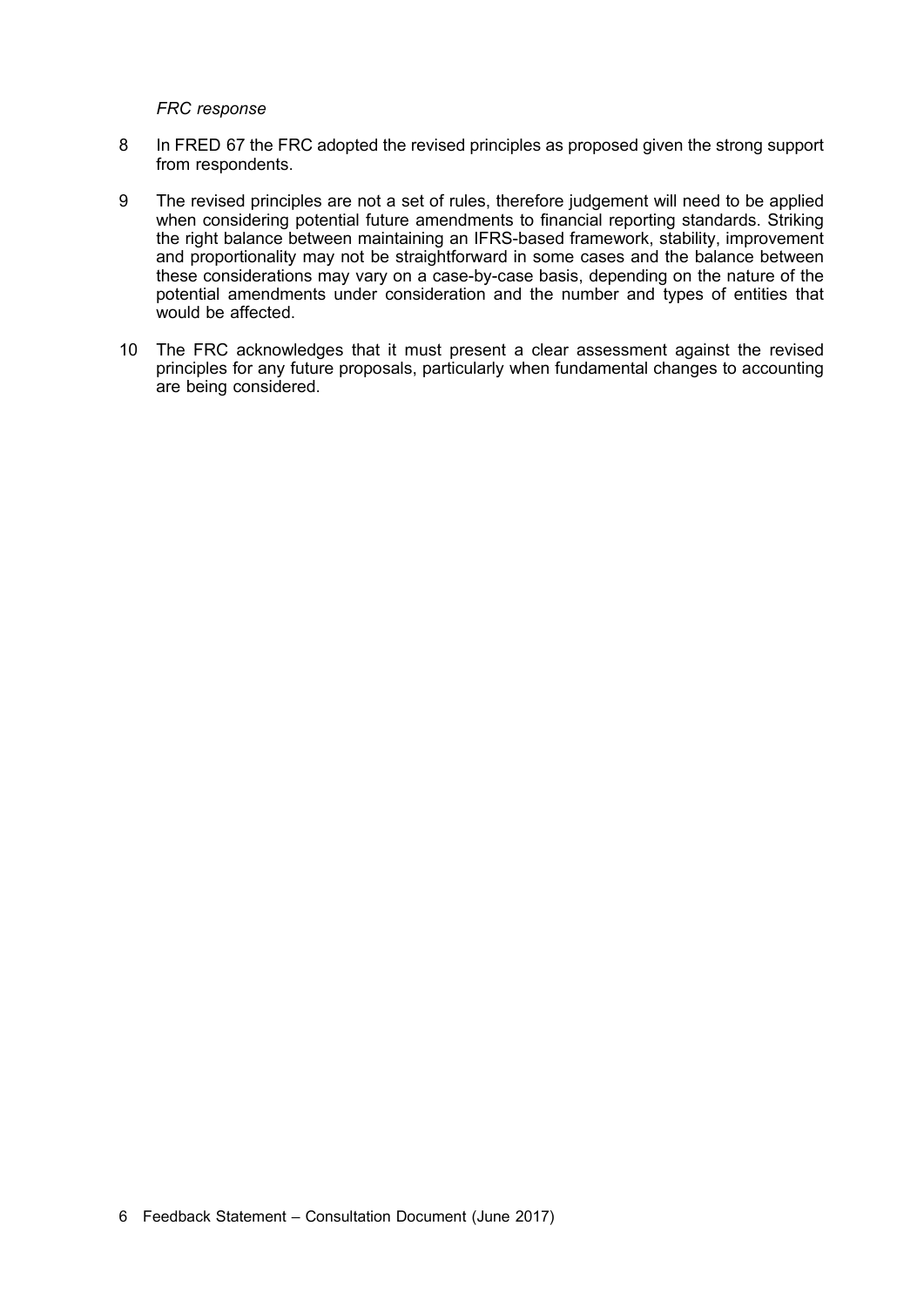#### Questions 2, 3, 5 and 6

- 11 Question 2 asked an overarching question as to whether respondents agreed with the proposed approach to updating FRS 102 for changes in IFRS. For ease of interpreting, the feedback has been provided separately for each IFRS considered, and a summary of the proposal for that IFRS is also given.
- 12 In analysing the responses, judgement has been applied in categorising the comments. Some respondents have commented on some, but not all, individual IFRSs. Where a respondent is silent on a specific proposal, this has been recorded as a 'no response' unless the respondent has stated more generally that they agree with all proposals.
- 13 Questions 3, 5 and 6 asked respondents for specific feedback on how IFRS 9 Financial Instruments, IFRS 16 Leases and IFRS 10 Consolidated Financial Statements might be incorporated into FRS 102. To aid readers of this feedback statement, the comments to these three questions have been analysed alongside responses received to Question 2.

#### Question 2:

Significant changes in IFRS have been considered against the FRC's principles for developing succinct financial reporting standards for the UK and Republic of Ireland; see Section 3 Changes in IFRS - Detailed analysis.

Do you agree with the proposals for updating FRS 102 as result of changes in IFRS as part of this triennial review? If not, please provide alternative suggestions.

#### IFRS 3 Business Combinations (2008)

#### Table 3: Respondents' views on Question 2 in relation to IFRS 3

|                                                 | No. of<br>respondents |
|-------------------------------------------------|-----------------------|
| <b>Proposal: No changes</b>                     |                       |
| Agreed<br>Agreed with reservations<br>Disagreed | 20<br>3               |
| No response                                     | 24<br>9               |
|                                                 | 33                    |

- 14 It was proposed that no changes would be made to FRS 102 in relation to IFRS 3 (2008 revised). All but one respondent agreed with this proposal; that respondent considered that IFRS 3 (2008 revised) should be considered further for incorporation into FRS 102. The respondents that commented with reservations made the following points:
	- (a) Consider changing the measurement of contingent consideration from best estimate to fair value now that company law has changed to permit this treatment.
	- (b) Consider changing the accounting for acquisition costs so that they are recognised as an expense.
	- (c) Consider changes to FRS 102 in step with the IFRS for SMEs and after IFRS 3 post-implementation review results are known.
	- (d) An IFRS-based solution would be likely to result in better-quality information for larger entities / group situations, but this may not necessarily be true for smaller entities.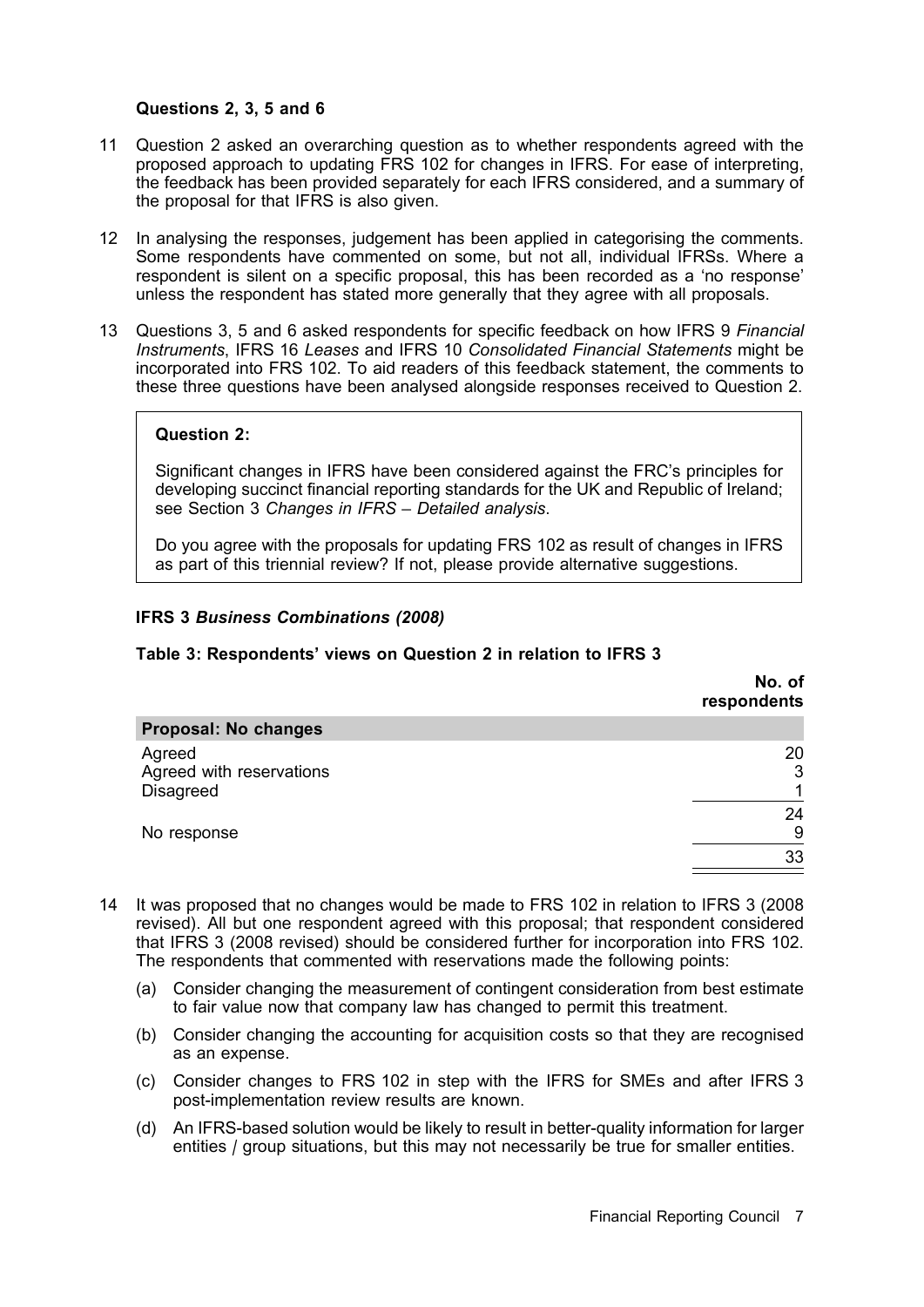FRC response

15 There was no evidence that there are any significant issues arising from the existing requirements in relation to business combination, therefore the FRC will not be making any changes to FRS 102, as proposed.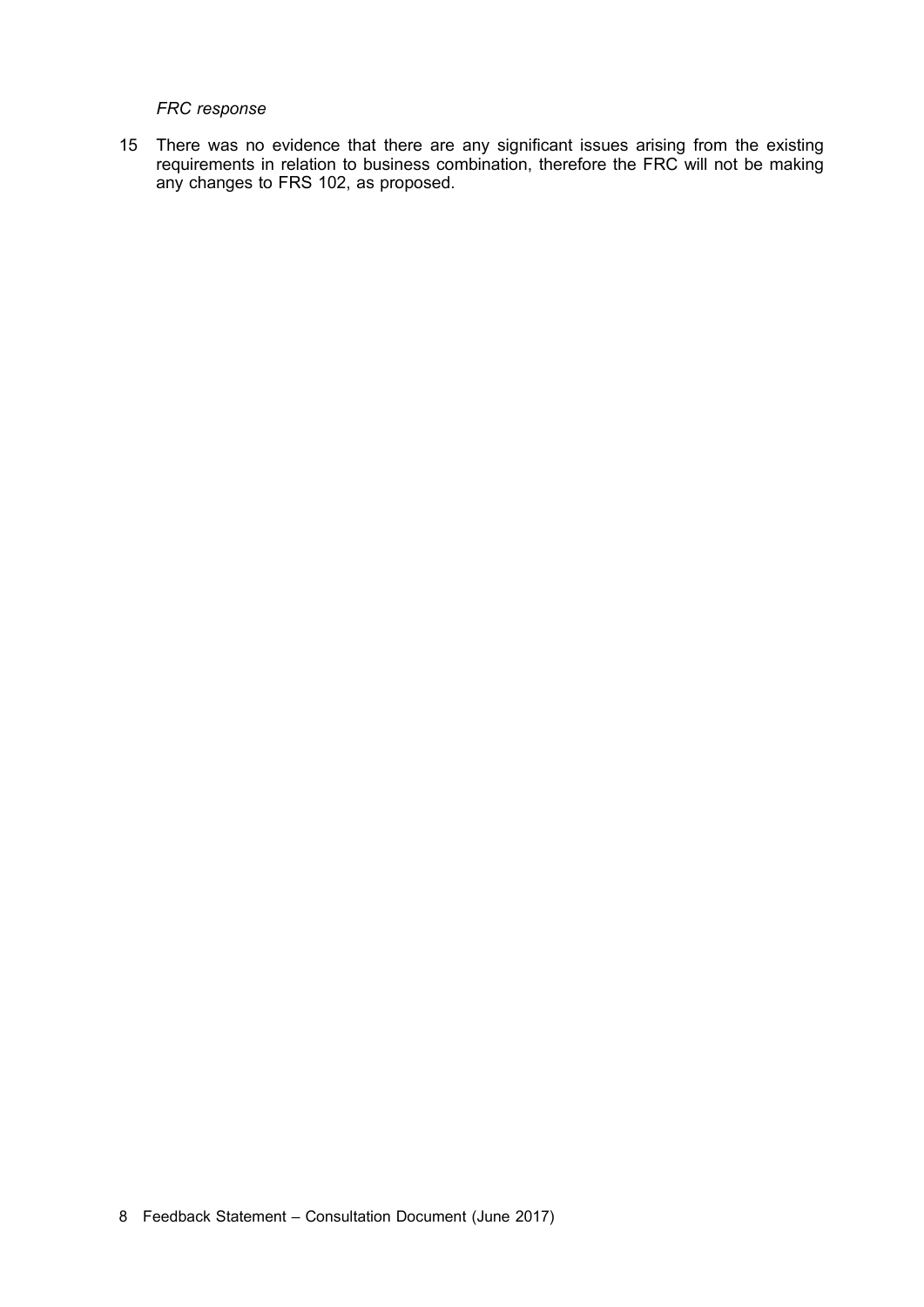#### IFRS 9 Financial Instruments

16 In addition to Question 2, respondents were asked to comment on Question 3 in relation to IFRS 9:

#### Question 3:

In relation to the impairment of financial assets, the FRC proposes to amend FRS 102 in order to incorporate an expected loss model. Paragraph 3.13 sets out three options for how this may be achieved, with the FRC favouring option (b). Which option would you prefer, and why?

#### Table 4: Respondents' views on Question 3 in relation to IFRS 9

| Proposal: Incorporate expected loss model<br>(Phase 2, not before 2022)<br>Option (a):                                                                                                                                                                                                                       | $\Omega$ |
|--------------------------------------------------------------------------------------------------------------------------------------------------------------------------------------------------------------------------------------------------------------------------------------------------------------|----------|
|                                                                                                                                                                                                                                                                                                              |          |
|                                                                                                                                                                                                                                                                                                              |          |
| Incorporate similar detailed requirements to those in<br>IFRS 9                                                                                                                                                                                                                                              |          |
| Option (b):                                                                                                                                                                                                                                                                                                  | 11       |
| Require financial institutions (or sub-set thereof<br>eg banks and building societies) to apply impairment<br>requirements of IFRS 9, whilst replacing the existing<br>impairment requirements of FRS 102 for all other<br>entities with new requirements based on a simplified<br>IFRS 9 (preferred option) |          |
| Option (c):                                                                                                                                                                                                                                                                                                  | 11       |
| Require financial institutions (or sub-set thereof<br>eg banks and building societies) to apply impairment<br>requirement of IFRS 9 and make no further changes<br>to FRS 102                                                                                                                                |          |
| Other                                                                                                                                                                                                                                                                                                        | 7        |
| No response                                                                                                                                                                                                                                                                                                  | 29       |
|                                                                                                                                                                                                                                                                                                              | 33       |

- 17 The FRC proposed to issue a Phase 2 FRED at the end of the third quarter of 2017 which would include proposals for incorporating the expected loss model into FRS 102. The Consultation Document sought views on the best approach to take, with (b) being the FRC's preferred option.
- 18 Feedback from respondents was mixed. No respondents thought that the detailed requirements of IFRS 9 should be introduced into FRS 102; however, respondents were divided between options (b), (c) or some other approach.
- 19 There was a general concern from all respondents (irrespective of their preferred option) that the FRC should wait until more implementation experience is gained from IFRS reporters before deciding the best approach and/or trying to draft simplified IFRS 9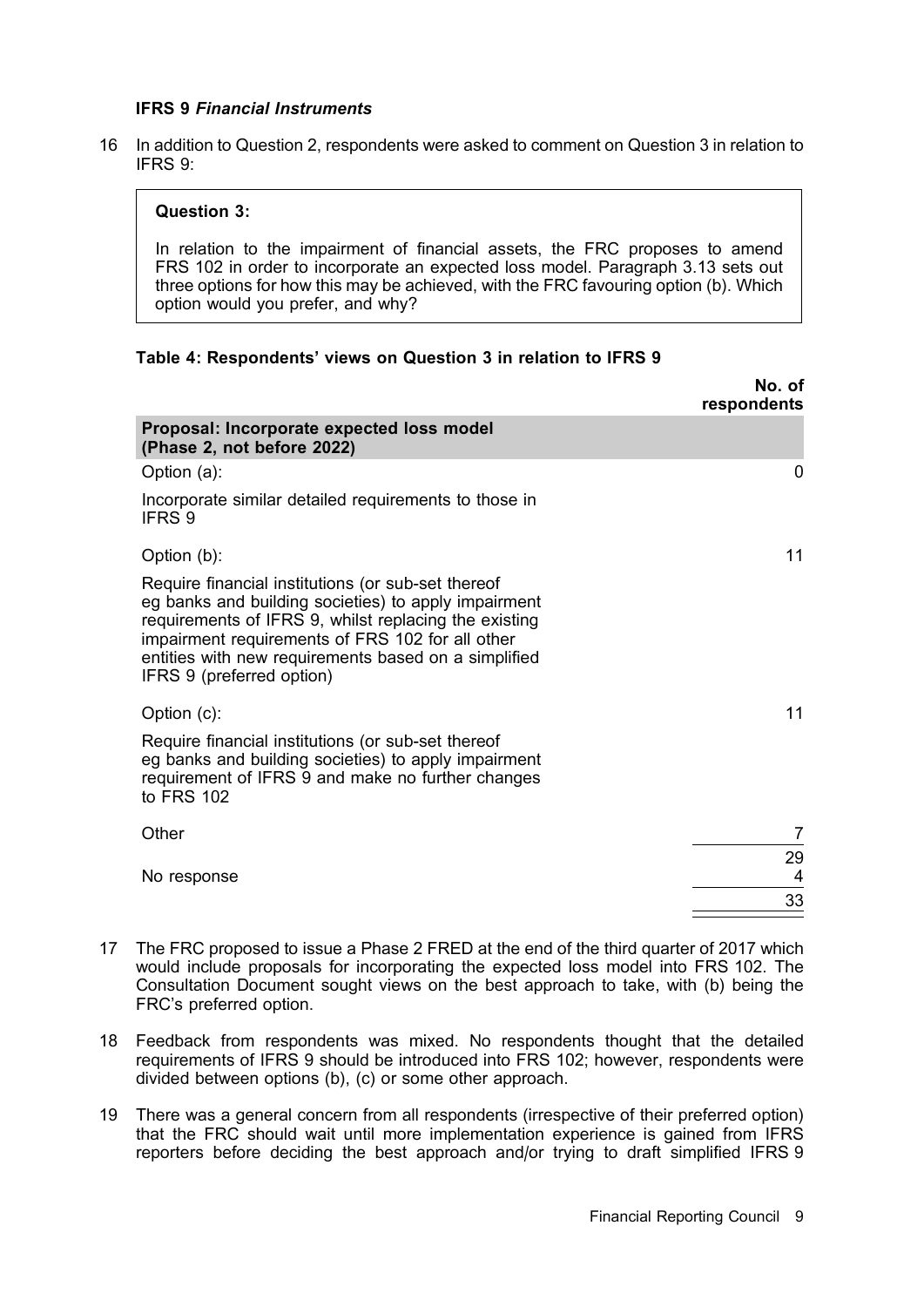requirements. This was particularly true of those respondents that did not support any of the options presented. It was felt that to try and do this piece of work as part of Phase 2 of this triennial review would be too early and it should be deferred until more IFRS implementation experience is available.

- 20 A significant minority supported option (b) for the reasons set out in the Consultation Document. Those that opposed option (b) stated the following conflicting views:
	- (a) Imposing simplified IFRS 9 requirements adds unnecessary complexity and may have unintended consequences, specifically in relation to intercompany receivables.
	- (b) The FRC should explain why the requirements of IFRS 9 are expected to have a significant and disproportionate impact on non-financial institutions thus necessitating a simplified approach for such companies.
- 21 Those that favoured option (c) indicated a strong preference that IFRS 9 requirements should only be mandatory to a subset of financial institutions, with many naming banks and building societies specifically, and some noting that credit unions, investment trusts and VCTs should be specifically excluded.

#### FRC response

22 The FRC will not issue a Phase 2 FRED by the end of the third quarter of this year as proposed. The FRC agrees that further evidence-gathering and analysis needs to be undertaken before a decision is made on the most appropriate timetable and approach for reflecting the principles of IFRS 9 in FRS 102, if at all. This includes further consideration of whether different approaches are appropriate for financial institutions (or a sub-set thereof) and other entities within the scope of FRS 102. A different approach could be applied to both the requirements themselves and the timetable for implementation.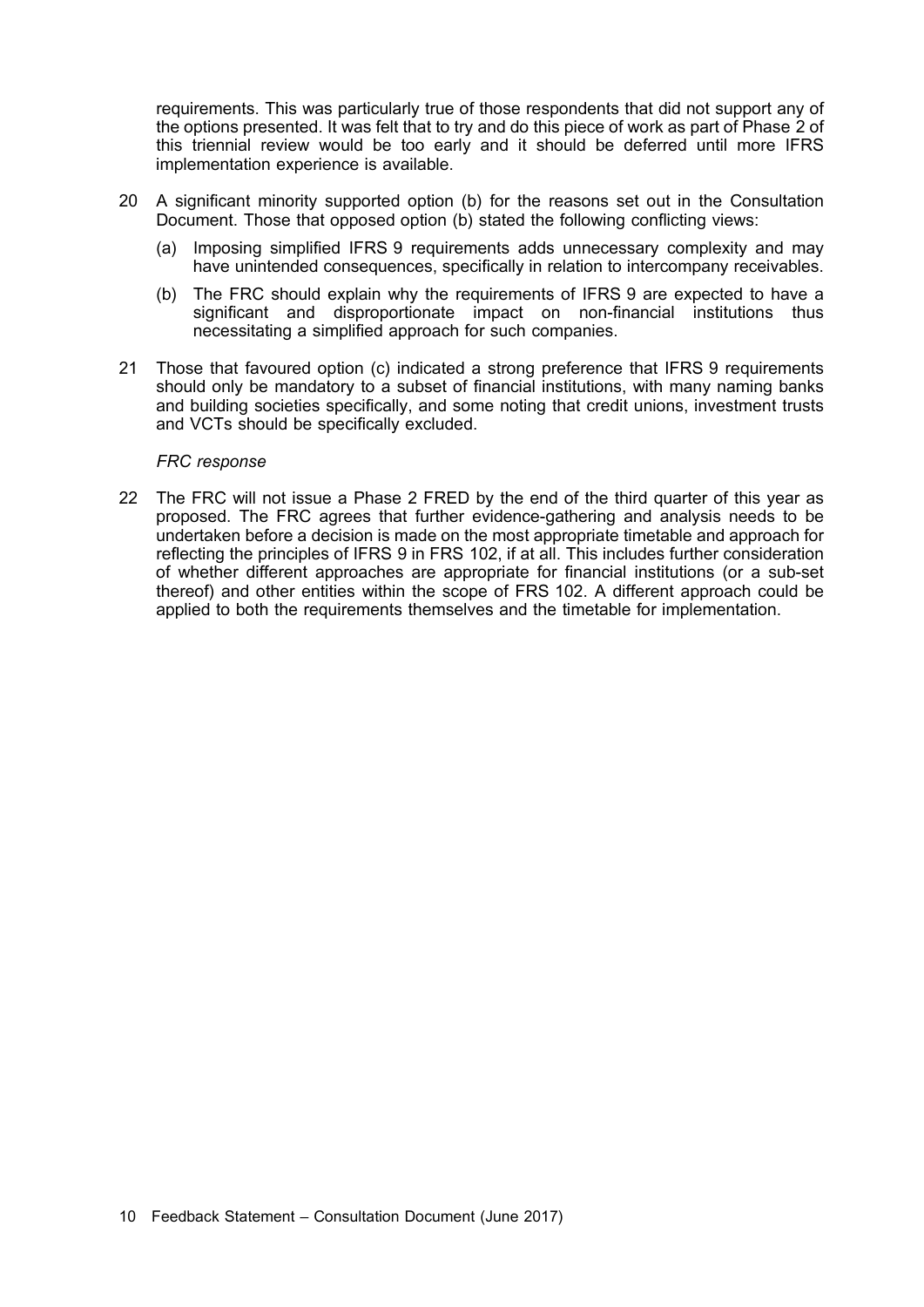#### IFRS 10 Consolidated Financial Statements, IFRS 11 Joint Arrangements and IFRS 12 Disclosure of Interests in Other Entities

23 In addition to Question 2, respondents were asked to comment on Question 6 in relation to IFRS 10.

Table 5: Respondents' views on Question 2 in relation to IFRS 10, IFRS 11 and IFRS 12

|                                                                                                              | No. of<br>respondents |
|--------------------------------------------------------------------------------------------------------------|-----------------------|
| Proposal (IFRS 10 and 11):<br>Revise definition of control and provide guidance on its application (Phase 1) |                       |
| Agreed<br>Agreed with reservations<br><b>Disagreed</b>                                                       | 10<br>14              |
| No responses                                                                                                 | 25<br>8<br>33         |
| Proposal (IFRS 12): No changes                                                                               |                       |
| Agreed<br>Agreed with reservations<br><b>Disagreed</b>                                                       | 24<br>0<br>0<br>24    |
| No responses                                                                                                 | 9                     |
|                                                                                                              | 33                    |

- 24 The majority of respondents that commented on the proposed introduction of the control model did not agree with it. The feedback received included the following:
	- (a) The cost of implementation would far outweigh the benefit given that there would be no practical effect for the vast majority of entities, yet all entities would still have to go through an exercise to determine that there is no change.
	- (b) The proposal did not meet with the new principle of balancing improvements with stability.
	- (c) A significant amount of additional implementation guidance would need to be added to FRS 102 to ensure the revised definition could be applied in practice.
	- (d) The main impact of implementing IFRS 10 has been felt in financial institutions that have complex structured entities and therefore was of limited relevance to entities within the scope of FRS 102.
- 25 Some respondents suggested that the FRC should wait until after the IASB's post-implementation review before considering if this approach is appropriate.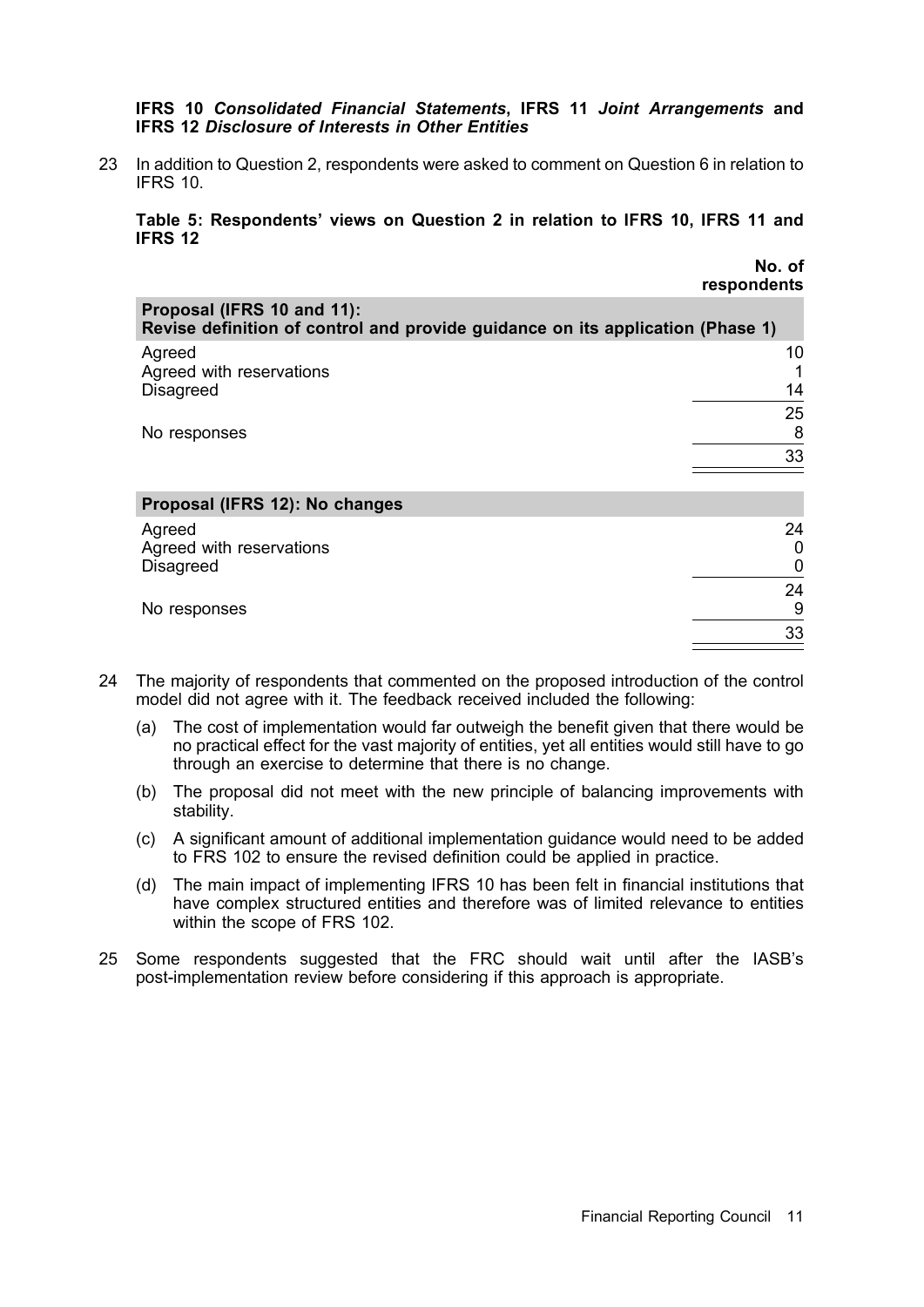#### Question 6:

The FRC proposes to makes changes to FRS 102 to incorporate the control model of IFRS 10 Consolidated Financial Statements. Company law specifies when consolidated financial statements are prepared, and any changes would supplement these existing requirements by providing further guidance on what is meant by 'control'. Are you aware of any legal barriers to incorporating the control model of IFRS 10 alongside the existing legal requirements?

In most situations, any changes to the definition of control in FRS 102 will have no impact in practice. However, in other cases entities may be consolidated for the first time or cease to be consolidated. Do you have any information about how significant the practical impact may be and the circumstances in which it might occur?

- 26 Very few respondents made comments that identified any legal barriers to incorporating the control model of IFRS 10 or provided information about how significant the practical impact may be and the circumstances in which it might occur. Those that did, highlighted that the practical impact of IFRS 10 has been most acutely felt by financial institutions with special purpose (or structured) entities.
- 27 All respondents agreed with the proposal that no changes should be made to FRS 102 for IFRS 12, although two respondents commented that they would support the introduction of a disclosure that required entities to provide information about unconsolidated structured entities.

#### FRC response

- 28 The Corporate Reporting Council considered this feedback in the development of FRED 67. The FRC is not proposing to introduce the control model into FRS 102, but is proposing as part of that FRED to introduce an additional requirement which is derived from IFRS 12 to disclose the nature and extent of interest in unconsolidated special purpose entities, and the risks associated with those interests.
- 29 See paragraphs 38 to 40 of the Corporate Reporting Council's Advice to issue FRED 67 for more detail.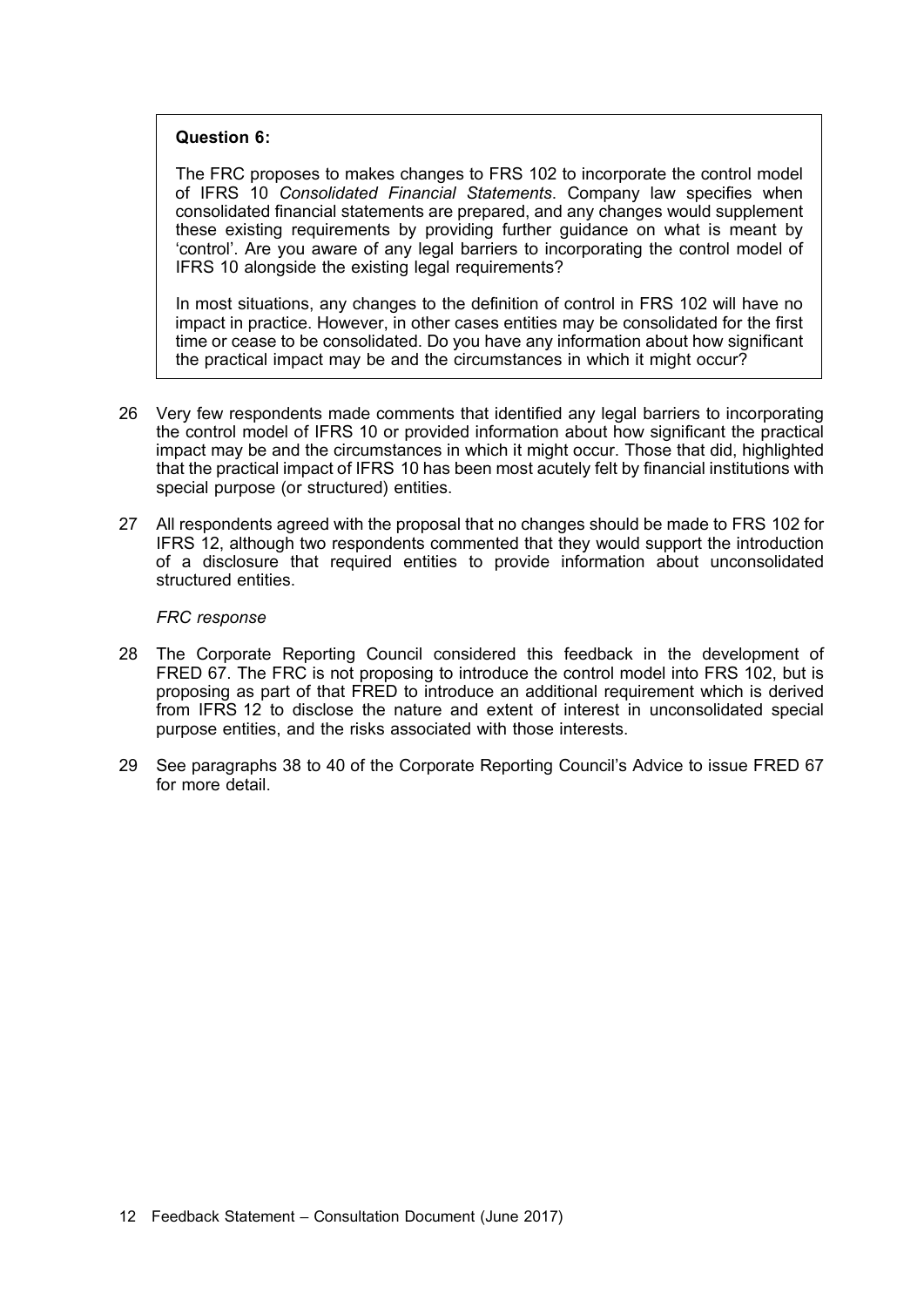#### IFRS 13 Fair Value Measurement

#### Table 6: Respondents' views on Question 2 in relation to IFRS 13

|                                                                                                     | respondents       |
|-----------------------------------------------------------------------------------------------------|-------------------|
| Proposal (a):<br>Amend paragraph 11.27 of FRS 102 for greater consistency with IFRS 13<br>(Phase 1) |                   |
| Agreed<br><b>Disagreed</b>                                                                          | 19<br>5           |
| No response                                                                                         | 24<br>9           |
|                                                                                                     | 33                |
| Proposal (b):<br>Consider greater consistency of key definitions with IFRS 13 (Phase 1)             |                   |
| Agreed<br><b>Disagreed</b>                                                                          | 15<br>8           |
| No response                                                                                         | 23<br>10          |
|                                                                                                     | 33                |
| Proposal (c): Propose no further changes to FRS 102 for IFRS 13                                     |                   |
| Agreed<br><b>Disagreed</b>                                                                          | 23<br>$\mathbf 0$ |
| No response                                                                                         | 23<br>10          |
|                                                                                                     | 33                |

- 30 Respondents that commented on this question did not always comment separately on the three proposals presented in the Consultation Document; however, respondents largely agreed overall.
- 31 Those that disagreed mainly commented on proposal (b) which was to align the key definitions with IFRS 13. The main concerns noted were as follows:
	- (a) Inclusion of the impact of 'own credit risk' would be an issue as it is difficult to obtain.
	- (b) FRS 102 preparers may not understand the subtleties of the differences between FRS 102 and IFRS 13, and any changes to the existing requirements would be likely to cause confusion.
	- (c) The costs of any amendments would outweigh the benefits and a better case for change needs to be made.

#### FRC response

32 As part of the development of FRED 67 the definition of fair value in FRS 102 and the guidance supporting its implementation were reconsidered. Although a majority of respondents to the Consultation Document had supported the outline proposals for changes, on further consideration the FRC agreed that the concerns noted above by a minority of respondents were significant. It also noted that many entities are only just becoming familiar with the fair value guidance in FRS 102. Therefore FRED 67 proposes that the definition of fair value not be revised at this time.

No. of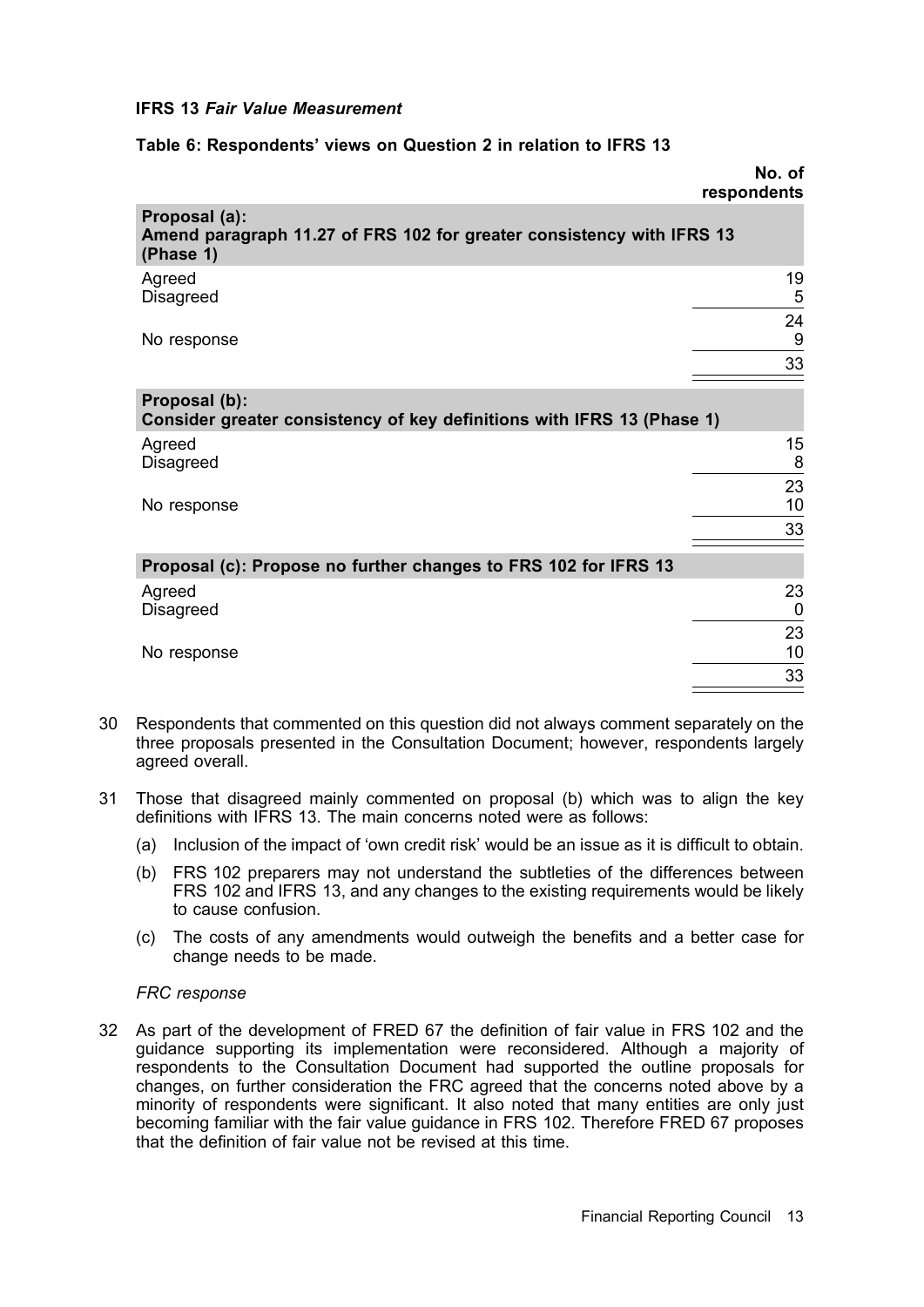33 See paragraphs 58 to 61 of the Corporate Reporting Council's Advice to issue FRED 67 for more detail.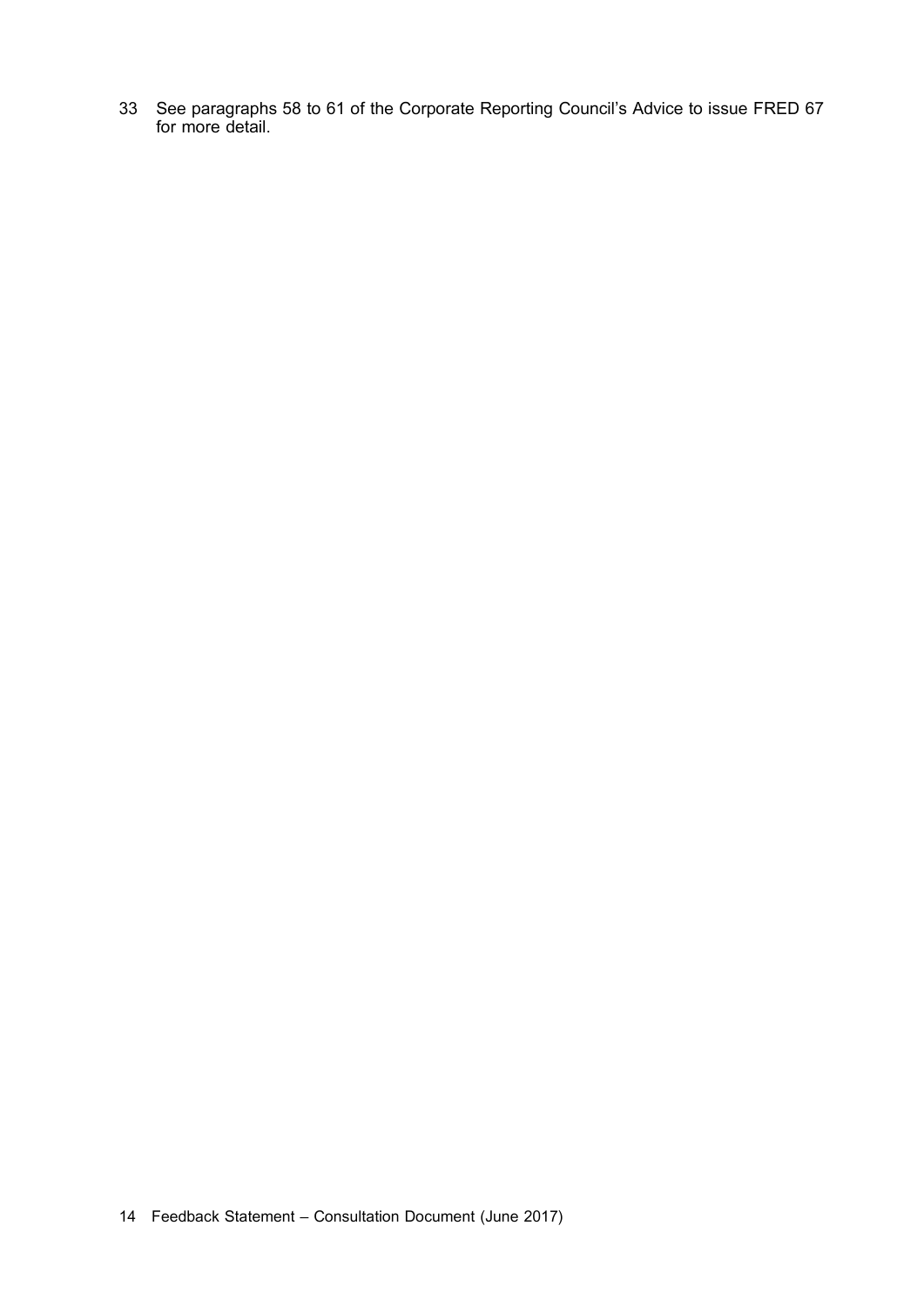#### IFRS 15 Revenue from Contracts with Customers

#### Table 7: Respondents' views on Question 2 in relation to IFRS 15

|                                                                                                                                                                       | No. of<br>respondents |
|-----------------------------------------------------------------------------------------------------------------------------------------------------------------------|-----------------------|
| Proposal (a):<br>No significant changes in this triennial review; consider in more detail in next<br>triennial review                                                 |                       |
| Agreed                                                                                                                                                                | 26                    |
| <b>Disagreed</b>                                                                                                                                                      | 0                     |
|                                                                                                                                                                       | 26                    |
| No response                                                                                                                                                           |                       |
|                                                                                                                                                                       | 33                    |
| Proposal (b):<br>Strengthen requirements in FRS 102 relating to separating single transactions<br>into component parts based on relative stand-alone values (Phase 1) |                       |
| Agreed                                                                                                                                                                | 12                    |
| <b>Disagreed</b>                                                                                                                                                      | 12                    |
|                                                                                                                                                                       | 24                    |
| No response                                                                                                                                                           | 9                     |
|                                                                                                                                                                       | 33                    |

- 34 There was unanimous support for the proposal that the detailed requirements of IFRS 15 should not be brought into FRS 102 during this triennial review and that it will be considered in more detail at the next review.
- 35 There were more mixed views with regard to the proposal to strengthen the requirements of FRS 102 for separating out single transactions into component parts. Those that did not support the proposal stated the following reasons:
	- (a) IFRS should not be implemented on a piecemeal basis and IFRS 15 should be considered as a whole at a later stage.
	- (b) The FRC should wait for more implementation experience from IFRS reporters before implementing any part of IFRS 15.
	- (c) Entities that are part of an IFRS group can elect to use FRS 101 if having consistent revenue recognition policies is important and therefore changes to FRS 102 are not necessary for the purposes of efficiency within groups.
	- (d) FRS 102 already includes requirements to separate out contracts into their component parts.
	- (e) Entities are permitted to look to IFRS in situations where FRS 102 does not provide specific guidance.

#### FRC response

36 The FRC has proposed, in FRED 67, strengthening the requirements relating to separating single transactions into component parts. The proposals in FRED 67 are not based on the detailed requirements of IFRS 15 but instead clarify the existing requirements of FRS 102. See paragraph 67 of the Corporate Reporting Council's Advice in that FRED for more detail.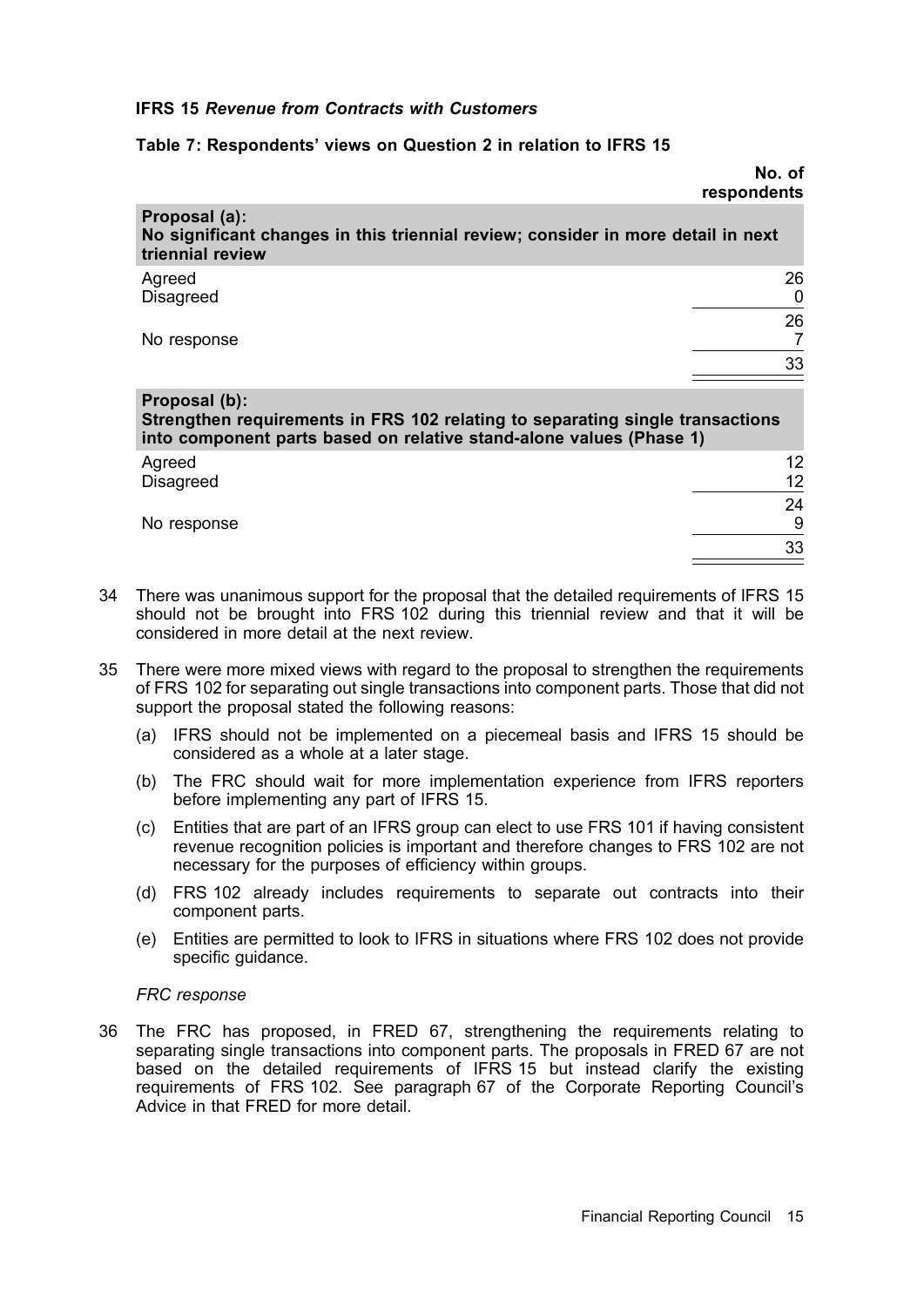37 Further evidence-gathering and analysis needs to be undertaken before a decision is made on the most appropriate timetable and approach for reflecting the principles of IFRS 15 in FRS 102, if at all.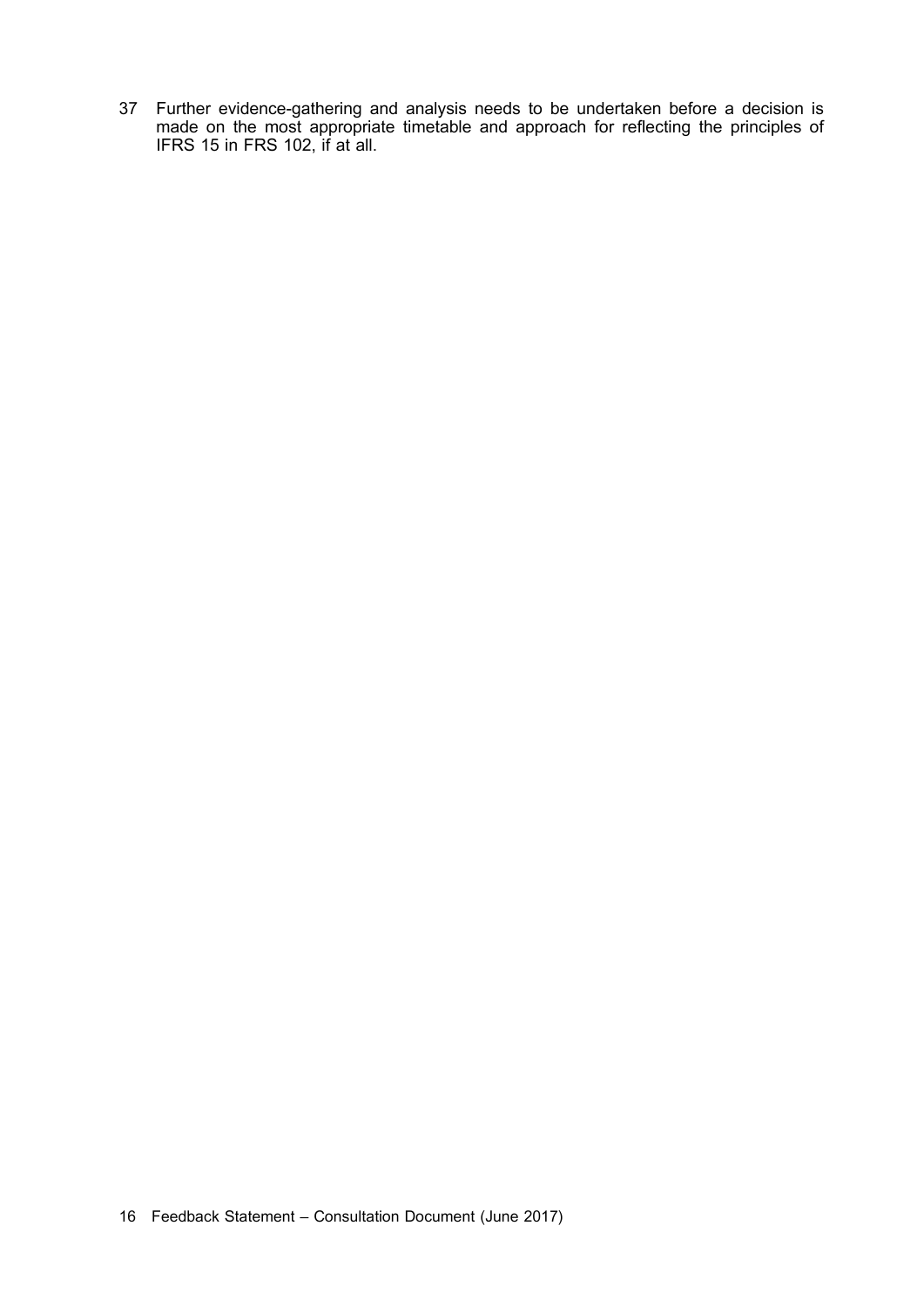#### IFRS 16 Leases

38 In addition to Question 2, respondents were asked to comment on Question 5 in relation to IFRS 16.

#### Table 8: Respondents' views on Question 2 in relation to IFRS 16

|                                                                                                      | No. of<br>respondents |
|------------------------------------------------------------------------------------------------------|-----------------------|
| Proposal (a):<br>Incorporate IFRS 16-based leases requirements with 2022 effective date<br>(Phase 2) |                       |
| Agreed<br><b>Disagreed</b>                                                                           | 16<br>12              |
| No response                                                                                          | 28<br>5               |
| Proposal (b): Consider if lease disclosures can be enhanced in the meantime                          | 33                    |
| Agreed<br><b>Disagreed</b>                                                                           | 11<br>11              |
| No response                                                                                          | 22<br>11              |

- 39 A small majority of respondents agreed with the proposal to introduce IFRS 16-based requirements into FRS 102 in Phase 2 of this triennial review with an effective date of 2022, with many supporting the longer implementation period and the alignment of its effective date with those of the next triennial review.
- 40 Those respondents that disagreed, largely disagreed with the proposed timetable for development rather than the principle of introducing IFRS 16-based requirements in general, stating it was too early to develop the detailed requirements and that the FRC should wait until more implementation experience becomes available. One respondent highlighted that the IASB only allows the adoption of IFRS 16 if IFRS 15 is applied, therefore if the FRC is only going to consider the requirements of IFRS 15 at the next triennial review, its work in relation to IFRS 16 should follow the same timetable. It is not clear whether these respondents had concerns with the 2022 effective date although one respondent specifically suggested a 2025 effective date would be more appropriate.
- 41 The feedback to the second proposal to enhance lease disclosures in the meantime was not easy to identify from comments made in respect of the first proposal. Feedback was, however, mixed.

#### Question 5:

Do you have any suggestions for how the requirements of IFRS 16 Leases might be developed into a suitable model for entities applying FRS 102? In particular, do you have any suggestions relating to the application of the short-term lease exemption or the exemption for leases when the value of the underlying asset is low?

42 Very few respondents made suggestions for how the requirements of IFRS 16 might be developed into a model suitable for entities applying FRS 102. Those that did highlighted

33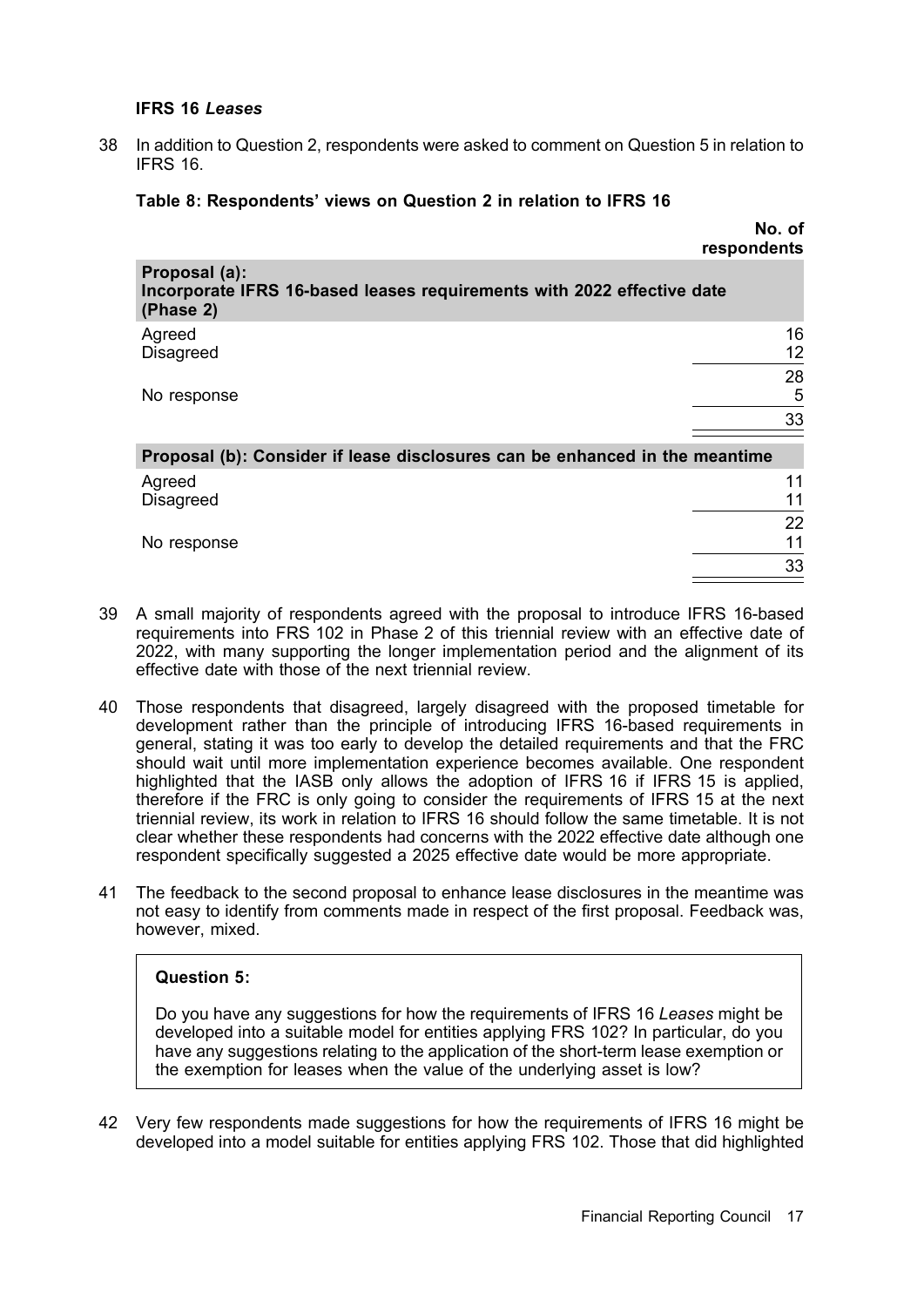the importance of getting the short-life lease and low-value asset exemptions right, to ensure the requirements are proportionate and practical to apply.

#### FRC response

43 The FRC has not proposed to enhance lease disclosures in FRED 67 given the mixed feedback received (see paragraphs 72 and 73 of the Corporate Reporting Council's Advice to issue FRED 67 for more detail) and will not issue a Phase 2 FRED by the end of the third quarter of this year as proposed. Further evidence-gathering and analysis needs to be undertaken before a decision can be made on the most appropriate timetable and approach for reflecting the principles of IFRS 16 in FRS 102, if at all.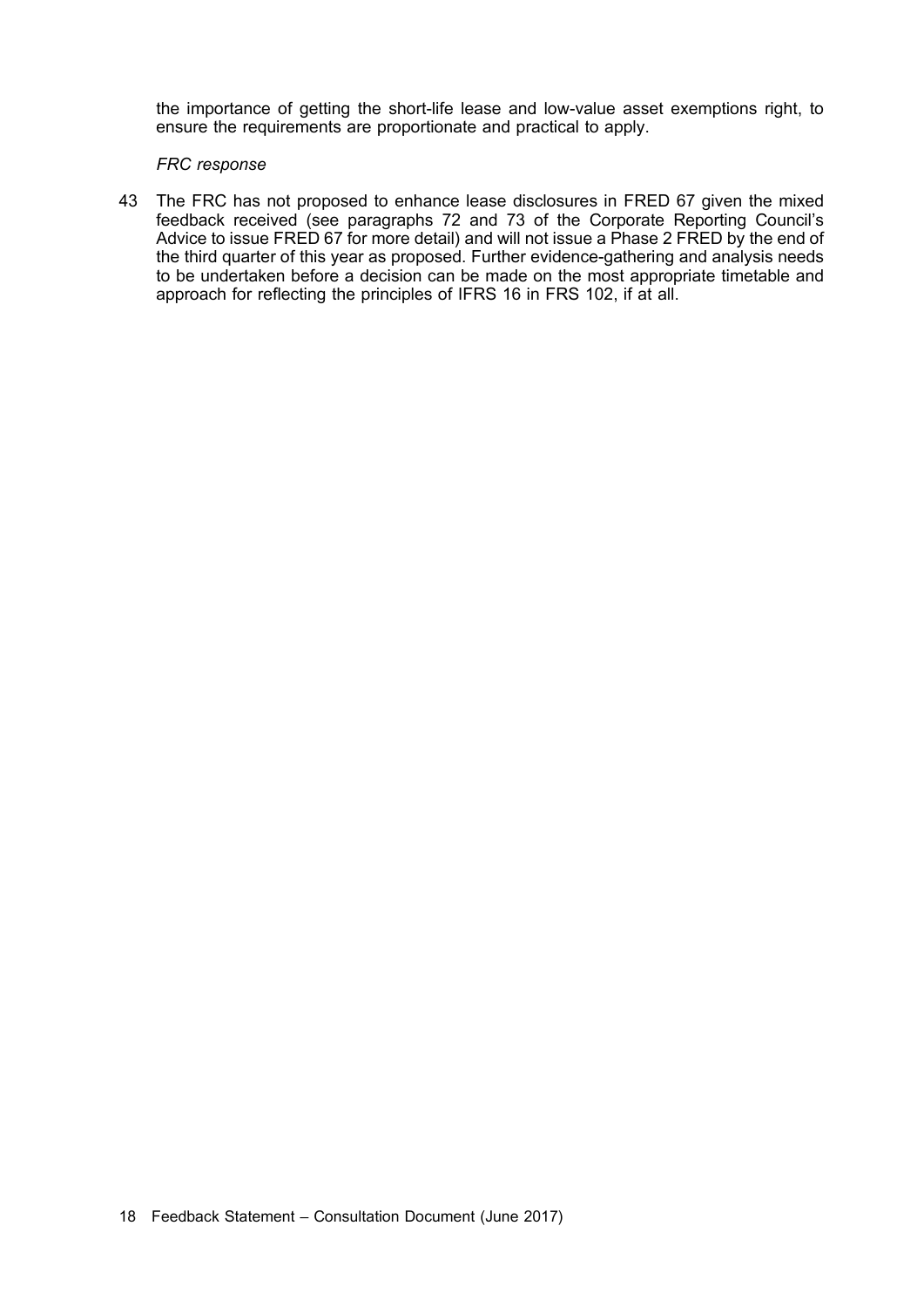In relation to the impairment of financial assets, the FRC proposes to amend FRS 102 in order to incorporate an expected loss model. Paragraph 3.13 sets out three options for how this may be achieved, with the FRC favouring option (b). Which option would you prefer, and why?

44 Responses to this question have been collated under the feedback to Question 2 in relation to IFRS 9 (see paragraphs 16 to 22).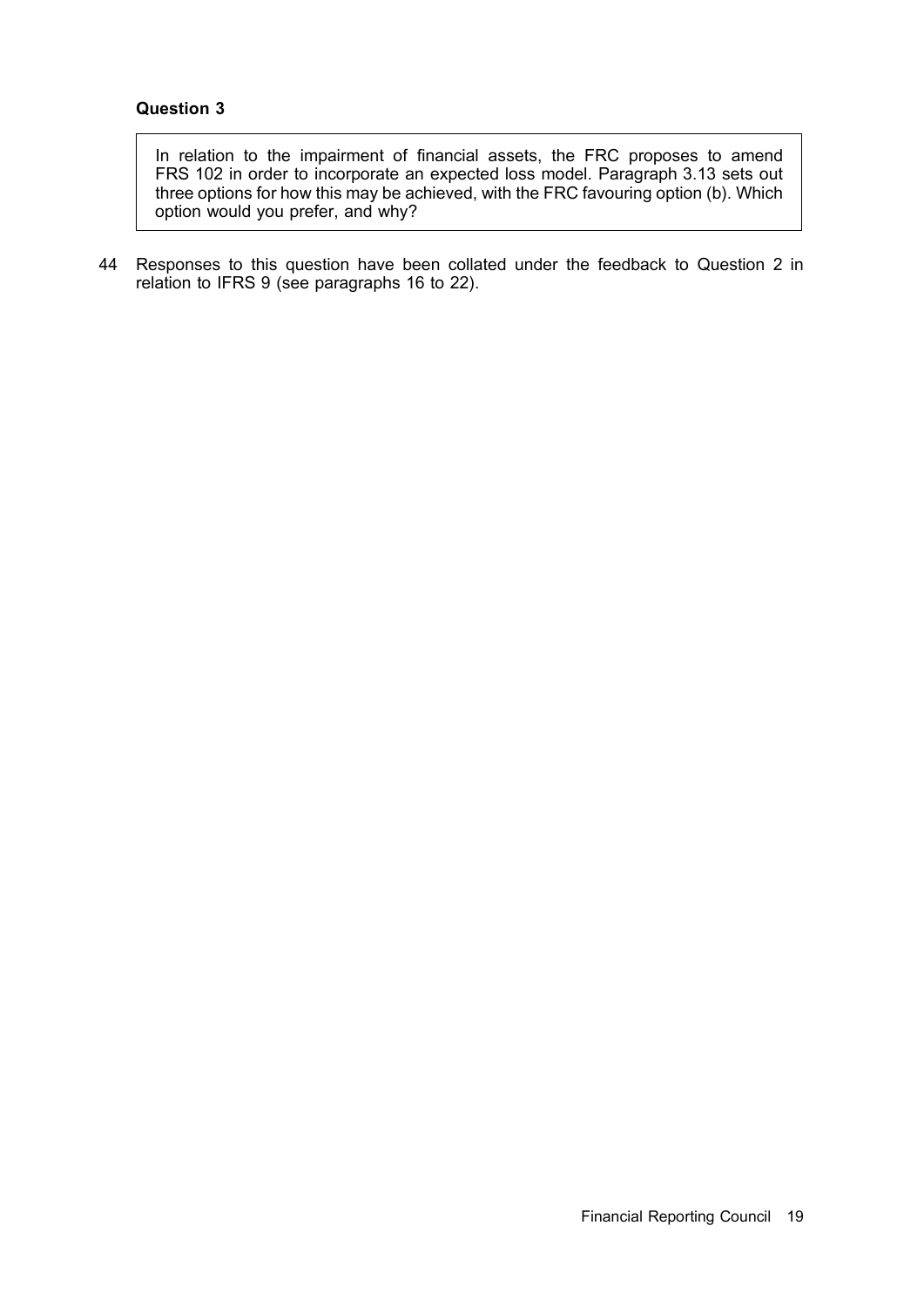Presently, in paragraph 11.2 (and paragraph 12.2), FRS 102 permits an accounting policy choice in relation to financial instruments, allowing an entity to choose the recognition and measurement requirements of FRS 102, IAS 39 Financial Instruments: Recognition and Measurement or IFRS 9 Financial Instruments (and elements of IAS 39 as amended by IFRS 9). The FRC proposes to retain the option to choose IAS 39 until the requirements for the impairment of financial assets have been amended in FRS 102 (ie for all accounting periods beginning before 1 January 2022). From 1 January 2022 the FRC proposes that the available options will be the requirements of FRS 102 or IFRS 9. Do you agree? If not, why not?

#### Table 9: Respondents' views on Question 4

|                                                                                                                                                                                                                  | No. of<br>respondents     |
|------------------------------------------------------------------------------------------------------------------------------------------------------------------------------------------------------------------|---------------------------|
| Proposal (a):<br>Retain option to choose to apply the recognition and measurement<br>requirements of IAS 39 until the requirements for the impairment of financial<br>assets have been amended in FRS 102.       |                           |
| Agreed<br><b>Disagreed</b>                                                                                                                                                                                       | 22                        |
| No response                                                                                                                                                                                                      | 23<br>10                  |
|                                                                                                                                                                                                                  | 33                        |
| Proposal (b):<br>Once FRS 102 is amended and the revised requirements are mandatorily<br>effective (ie 1 January 2022), option to apply recognition and measurement<br>requirements of IAS 39 should be removed. |                           |
| Agreed<br>Agreed with reservations<br>Disagreed                                                                                                                                                                  | 18<br>$\overline{2}$<br>3 |
| No response                                                                                                                                                                                                      | 23<br>10                  |
|                                                                                                                                                                                                                  | 33                        |

- 45 Almost all respondents that commented on the first proposal agreed that the option to apply IAS 39 should be retained until such time that FRS 102 is amended to reflect the principles of IFRS 9 (or it is decided that no such amendment to FRS 102 should be made). The one respondent that disagreed believes that the availability of IAS 39 under FRS 102 should reflect its availability under IFRS (ie the option should cease to be available once IAS 39 has been superseded by IFRS 9).
- 46 The majority of respondents that commented on the second proposal also agreed that the option to apply IAS 39 should be removed once FRS 102 had been updated and those requirements have become mandatorily effective, noted as 1 January 2022 in the Consultation Document. The two respondents that agreed with reservations noted that it was too early to decide when the option should be removed, but agreed that in principle the option should be removed once FRS 102 is amended.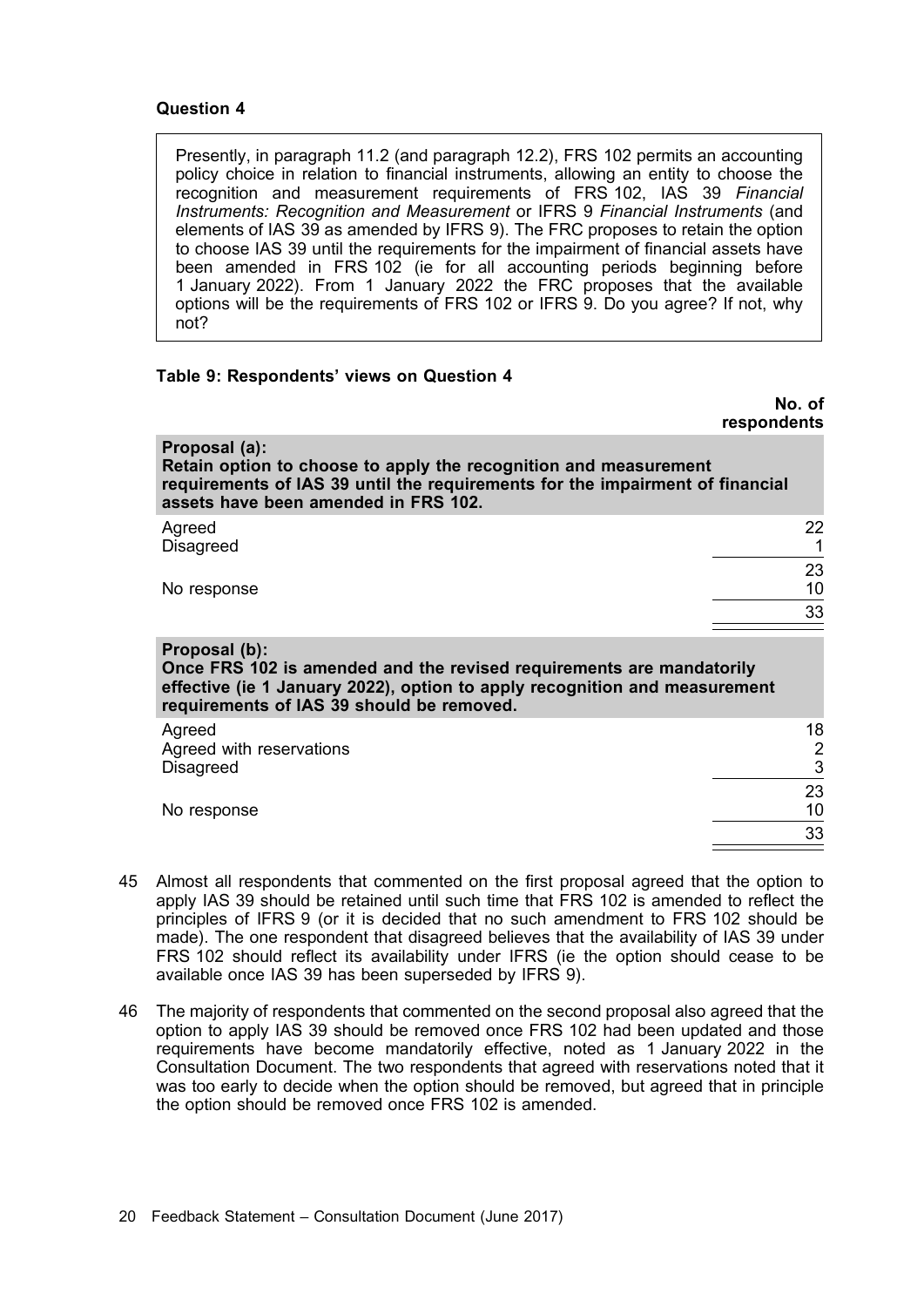47 Those that disagreed had mixed reasons; one stated that the option should be retained until 2027, one stated that there was no reason to extend it beyond 2019, one stated that the availability of the option should mirror the availability of IAS 39 in IFRS.

#### FRC response

48 FRED 67 proposes amendments to clarify that the option to apply IAS 39 continues to be available after the mandatory effective date of IFRS 9. See paragraphs 41 and 42 of the Corporate Reporting Council's Advice to issue FRED 67 for more detail.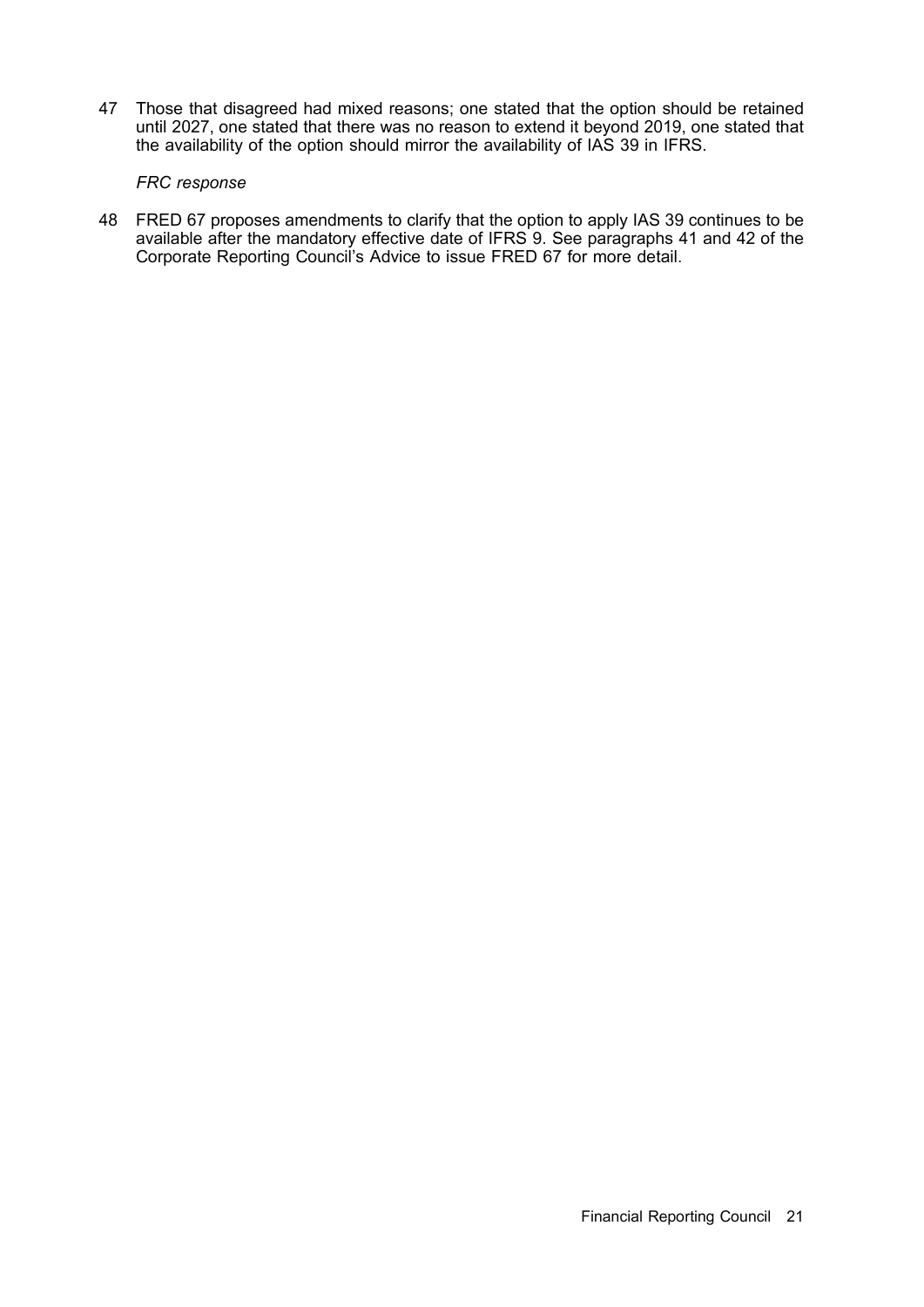Do you have any suggestions for how the requirements of IFRS 16 Leases might be developed into a suitable model for entities applying FRS 102? In particular, do you have any suggestions relating to the application of the short-term lease exemption or the exemption for leases when the value of the underlying asset is low?

49 Responses to this question have been collated under the feedback to Question 2 in relation to IFRS 16 (see paragraphs 42 and 43).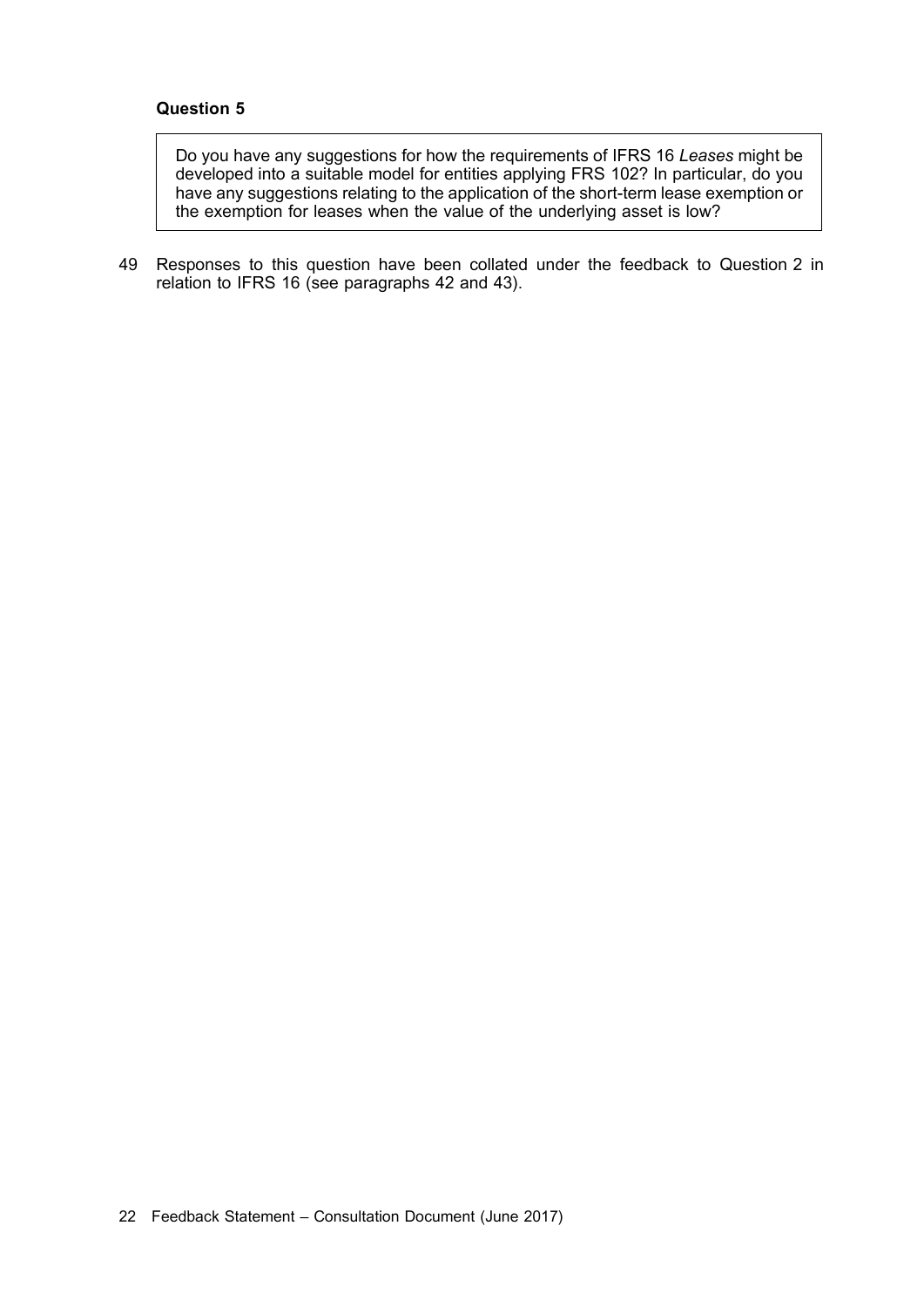The FRC proposes to makes changes to FRS 102 to incorporate the control model of IFRS 10 Consolidated Financial Statements. Company law specifies when consolidated financial statements are prepared, and any changes would supplement these existing requirements by providing further guidance on what is meant by 'control'. Are you aware of any legal barriers to incorporating the control model of IFRS 10 alongside the existing legal requirements?

In most situations, any changes to the definition of control in FRS 102 will have no impact in practice. However, in other cases entities may be consolidated for the first time or cease to be consolidated. Do you have any information about how significant the practical impact may be and the circumstances in which it might occur?

50 Responses to this question have been collated under the feedback to Question 2 in relation to IFRS 10 (see paragraphs 26 to 29).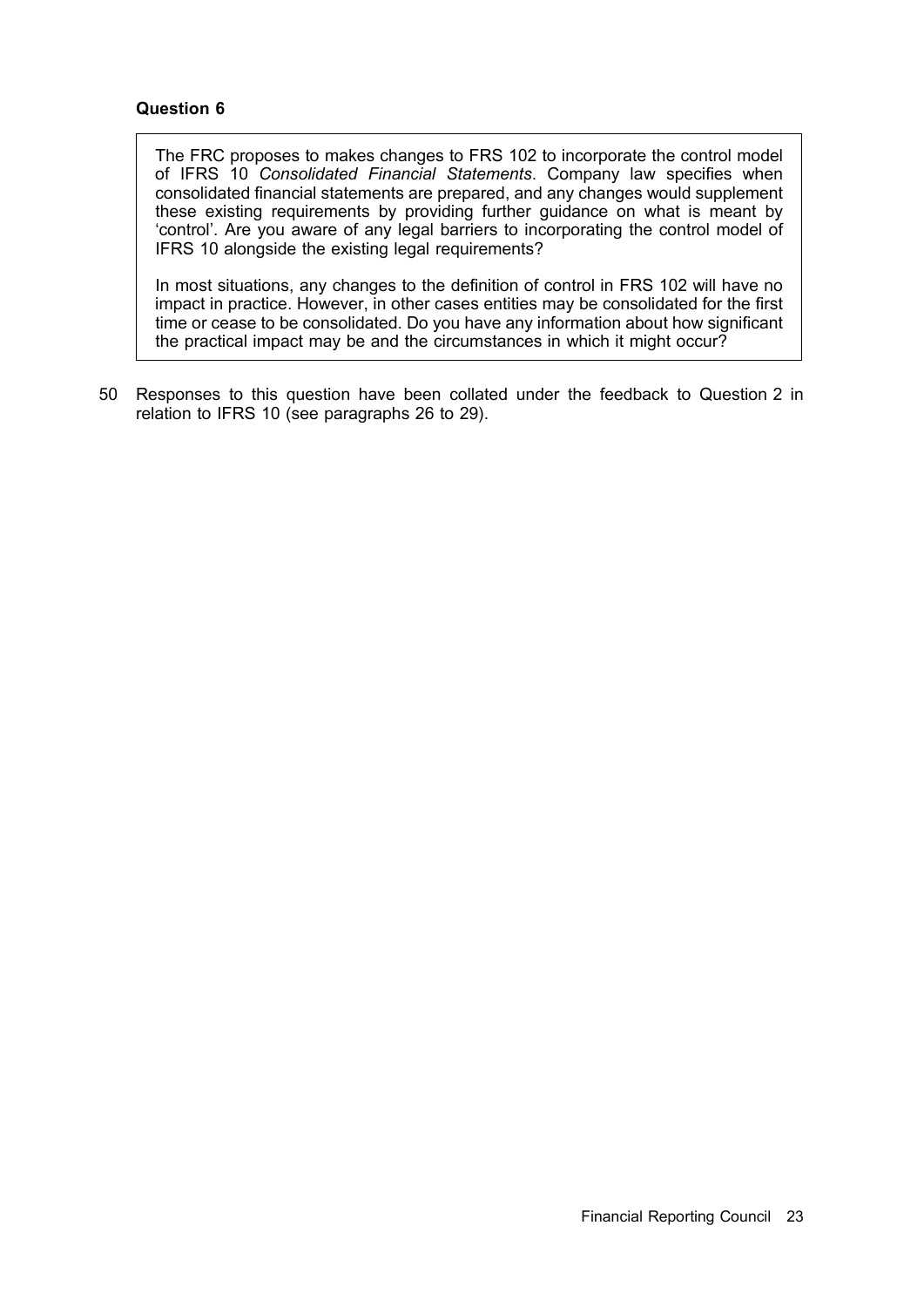Do you have any comments on the cost-effectiveness of the requirements for sharebased payments, currently set out in Section 26 Share-based Payment of FRS 102? If you consider that alternative requirements would be more cost-effective, please provide details of how you would adapt the current requirements whilst still providing useful information to users.

#### Table 10: Respondents' views on Question 7

|                         | No. of<br>respondents |
|-------------------------|-----------------------|
| Responded with comments | 18                    |
| No response             | 15                    |
|                         | 33                    |

- 51 The feedback from respondents to this question was very mixed, with some individual respondents offering a number of different options that they would find acceptable.
- 52 The following notable comments were made:
	- (a) There is some sympathy for the difficulties that private companies face in determining a reliable and relevant fair value for their share-based payments; however, the current accounting requirements are well embedded having been in place for over a decade and, on balance, there is no strong evidence that there is a need for change.
	- (b) The only entities that have been impacted with the introduction of new UK GAAP are those transitioning from the FRSSE to Section 1A Small Entities of FRS 102.
	- (c) There was support for the introduction of a disclosure-only approach for small entities; however, the respondents noted that this would only be feasible if legislative changes were possible, such that additional disclosures could be mandated for small entities.
	- (d) A small minority commented that they would support the introduction of a disclosure-only approach to a wider range of entities, not just small.

#### FRC response

- 53 The FRC does not propose at this stage to revise the requirements for share-based payment given that there is no strong evidence that change is needed. Minor drafting improvements have been proposed to Section 26 in FRED 67.
- 54 If there are legislative changes in the future such that additional disclosures can be mandated of small entities, the FRC will revisit the requirements of this section.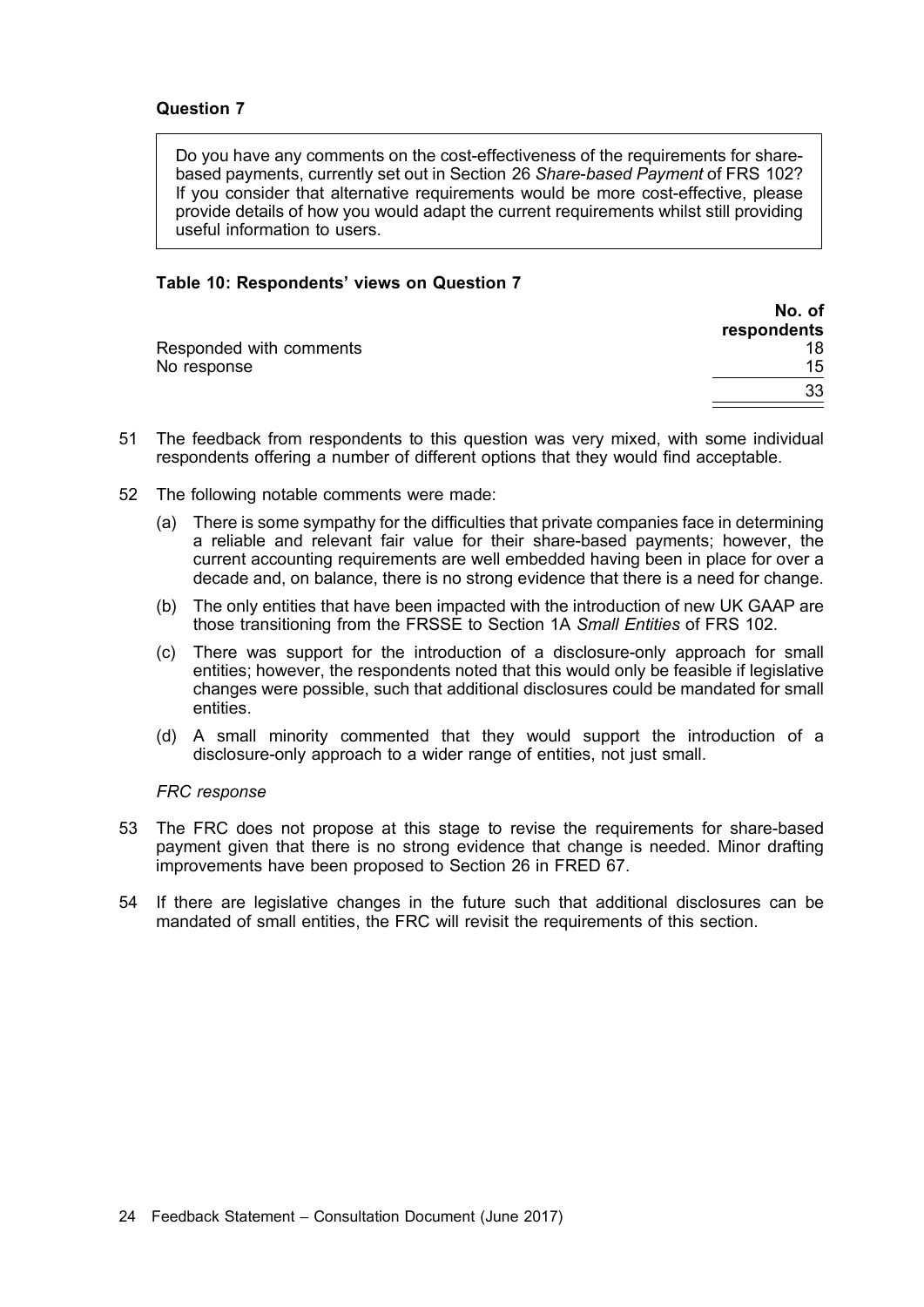Do you agree with the proposed effective dates for the amendments arising from the triennial review, with incremental improvements and clarifications effective from 1 January 2019 and more fundamental changes effective from 1 January 2022?

#### Table 11: Respondents' views on Question 8

|                                                                                                                                | No. of<br>respondents                  |
|--------------------------------------------------------------------------------------------------------------------------------|----------------------------------------|
| (a) Do you agree with the proposed effective date for the incremental<br>improvements and clarifications being 1 January 2019? |                                        |
| Agreed<br>Agreed with reservations<br><b>Disagreed</b>                                                                         | 23<br>$\overline{2}$<br>$\overline{0}$ |
| No response                                                                                                                    | 25<br>8<br>33                          |
| (b) Do you agree with the proposed effective date for the more fundamental<br>changes being 1 January 2022?                    |                                        |
| Agreed<br><b>Disagreed</b>                                                                                                     | 17<br>11                               |
| No response                                                                                                                    | 28<br>5                                |

- 55 All respondents commenting agreed with the proposed 2019 effective date for any incremental improvements and clarifications. The two respondents with reservations commented that they would need to see the actual proposed amendments to assess this properly.
- 56 There were mixed views with regard to the effective date proposed for the more fundamental amendments:
	- (a) Many stated that the FRC should defer the development of any proposals until more implementation experience of the relevant IFRS has been obtained, most notably in relation to IFRS 9, IFRS 15 and IFRS 16 (see feedback from Questions 2, 3, 5 and 6).
	- (b) Some commented that if the FRC were to go ahead with Phase 2 of this triennial review, they supported 'dovetailing' the effective date of these amendments with those arising from the next triennial review.
	- (c) On the other hand, some respondents commented that there is no need for the FRC to 'dovetail' the effective dates, and that proposals in relation to fundamental changes arising from IFRS should be kept out of the triennial review cycles and undertaken separately, with the most appropriate effective date selected at that time.

#### FRC response

57 In FRED 67 the FRC has proposed that the amendments relating to incremental improvements and clarifications are effective for financial reporting periods beginning on or after 1 January 2019 with early adoption permitted, provided all amendments are adopted at the same time.

33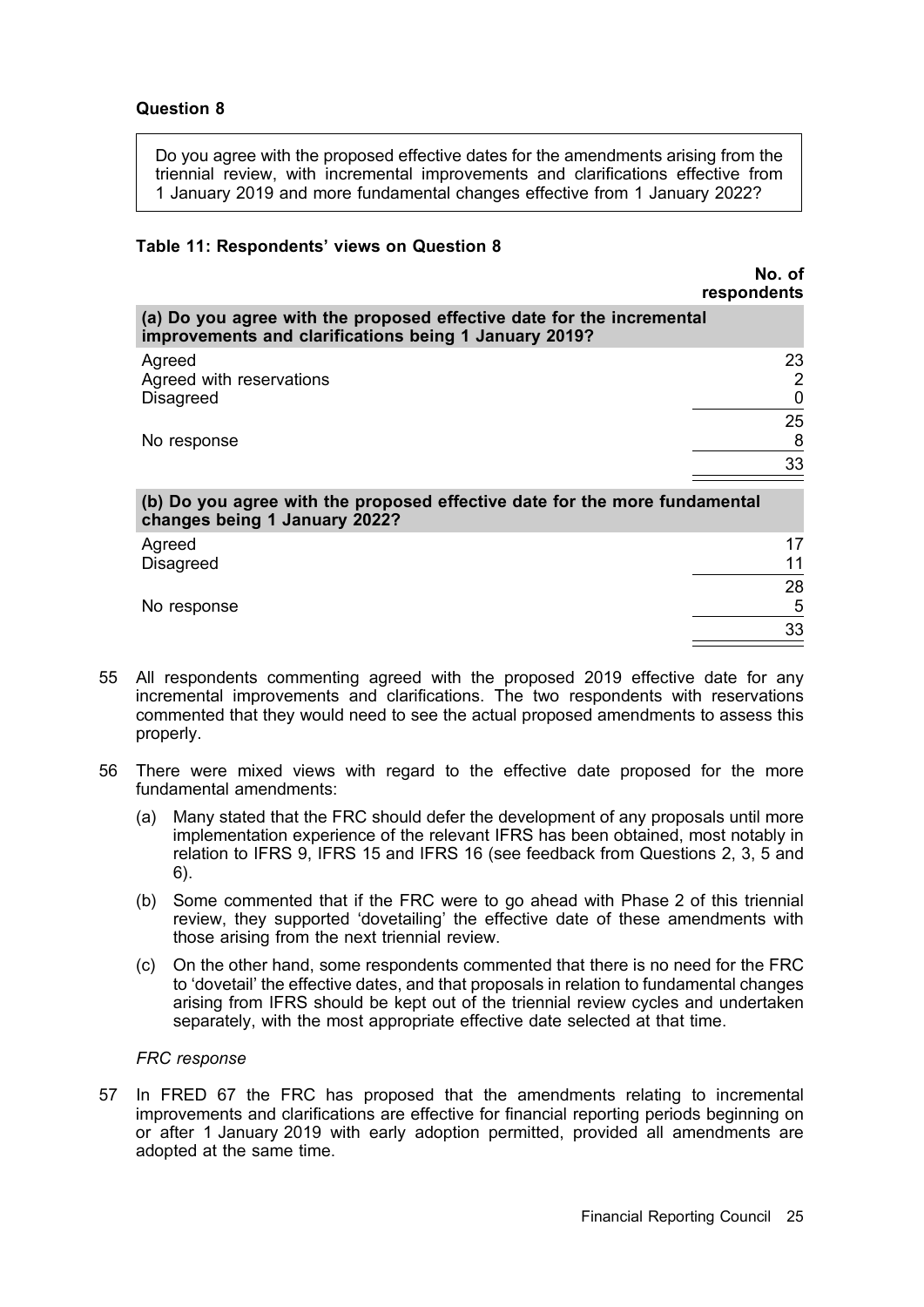58 Further consideration of the most appropriate timetable for development and implementation of requirements reflecting the principles of IFRS 9, IFRS 15 and IFRS 16 is required before effective dates can be proposed. The FRC agrees that proposals to reflect major new IFRS should be considered separately from the triennial review cycle.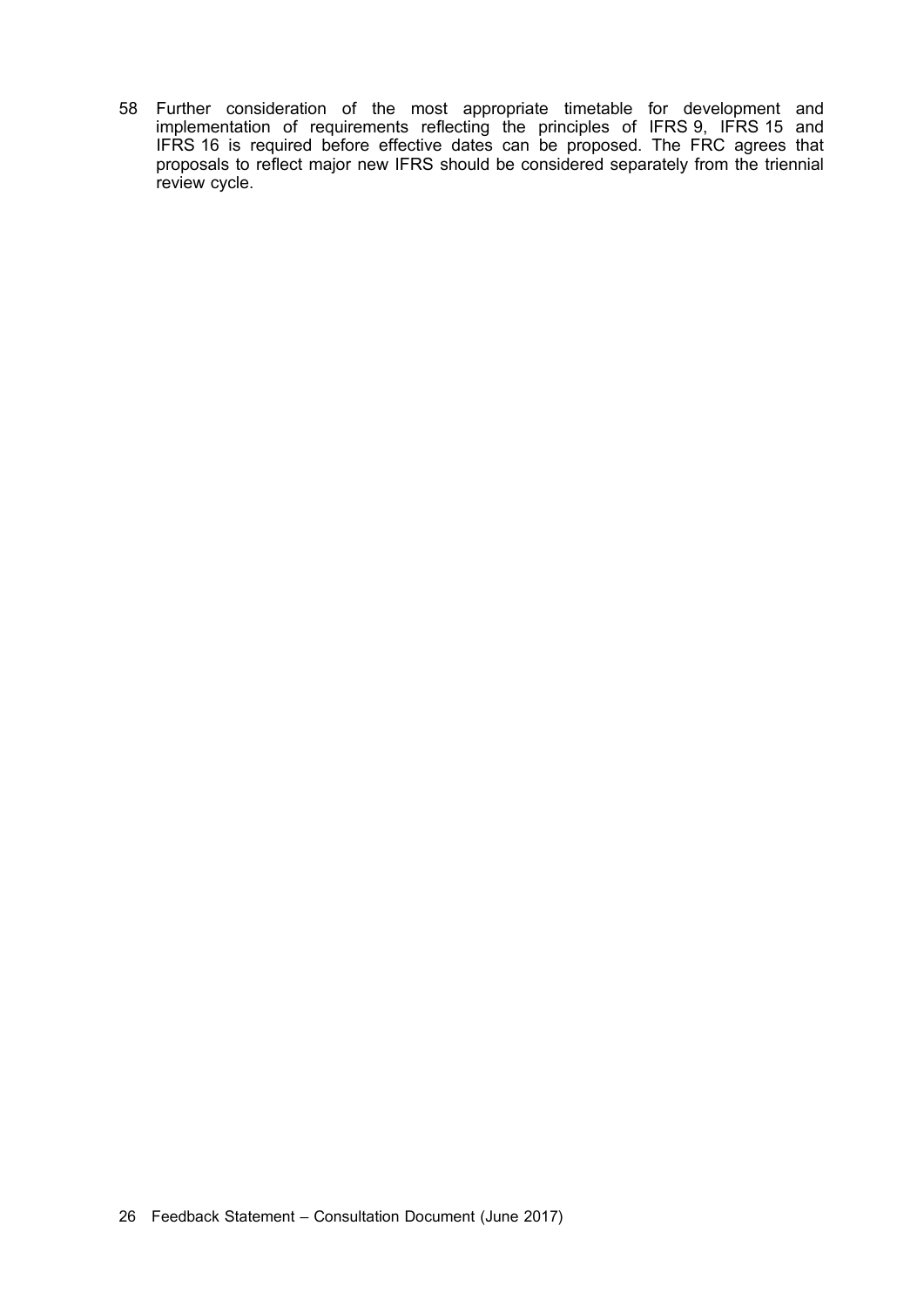Do you have any other comments on the approach to keeping FRS 102 up to date as part of the triennial review?

Please note that there is no need to repeat comments about potential areas for improvements to FRS 102 that have already been submitted to ukfrsreview@frc.org.uk as these comments have already been noted and will be considered. Detailed comments about potential improvements should continue to be<br>submitted to ukfrsreview@frc.org.uk. Those comments received by submitted to ukfrsreview@frc.org.uk. Those comments received by 31 October 2016 will be taken into account in developing formal proposals for changes. Comments received after this date will be taken into account in the later stages of the review, if they cannot be considered sooner.

#### Table 12: Respondents' views on Question 9

|                                                                             | No. of<br>respondents |
|-----------------------------------------------------------------------------|-----------------------|
| Responded with no additional comments<br>Responded with additional comments | 16<br>14              |
| No response                                                                 | 30<br>3               |
|                                                                             | 33                    |

59 Some respondents provided additional comments in relation to specific technical issues. These have been reviewed as part of the development of FRED 67 and amendments proposed when relevant.

- 60 Other notable comments made included the following:
	- (a) The FRC needs to perform greater outreach to ensure engagement from a wider range of stakeholders.
	- (b) The FRC should work towards providing entities with greater periods of stability.
	- (c) The FRC should be flexible in its approach to updating and improving FRS 102, such that it should not hesitate to respond outside the triennial review cycle if significant implementation issues are identified.

#### FRC response

- 61 The FRC undertakes a large amount of outreach, and the proposals in FRED 67 were developed after considering a significant amount of feedback from stakeholders. The FRC acknowledges that it must continually strive to ensure it offers opportunities for as wide a group of stakeholders as possible to comment on its proposals.
- 62 As noted above under Question 1 (see paragraphs 4 to 10 above), judgement will be applied when assessing any future proposals to amend FRS 102 against the revised principles. The revised principles acknowledge that stability is an important consideration but it is not the only one, and a careful balance needs to be struck between potentially competing factors.
- 63 The FRC will continue to assess emerging issues as they arise to determine whether action needs to be taken, and if so, in what form and when. When necessary this will include issuing amendments to standards outside regular review cycles.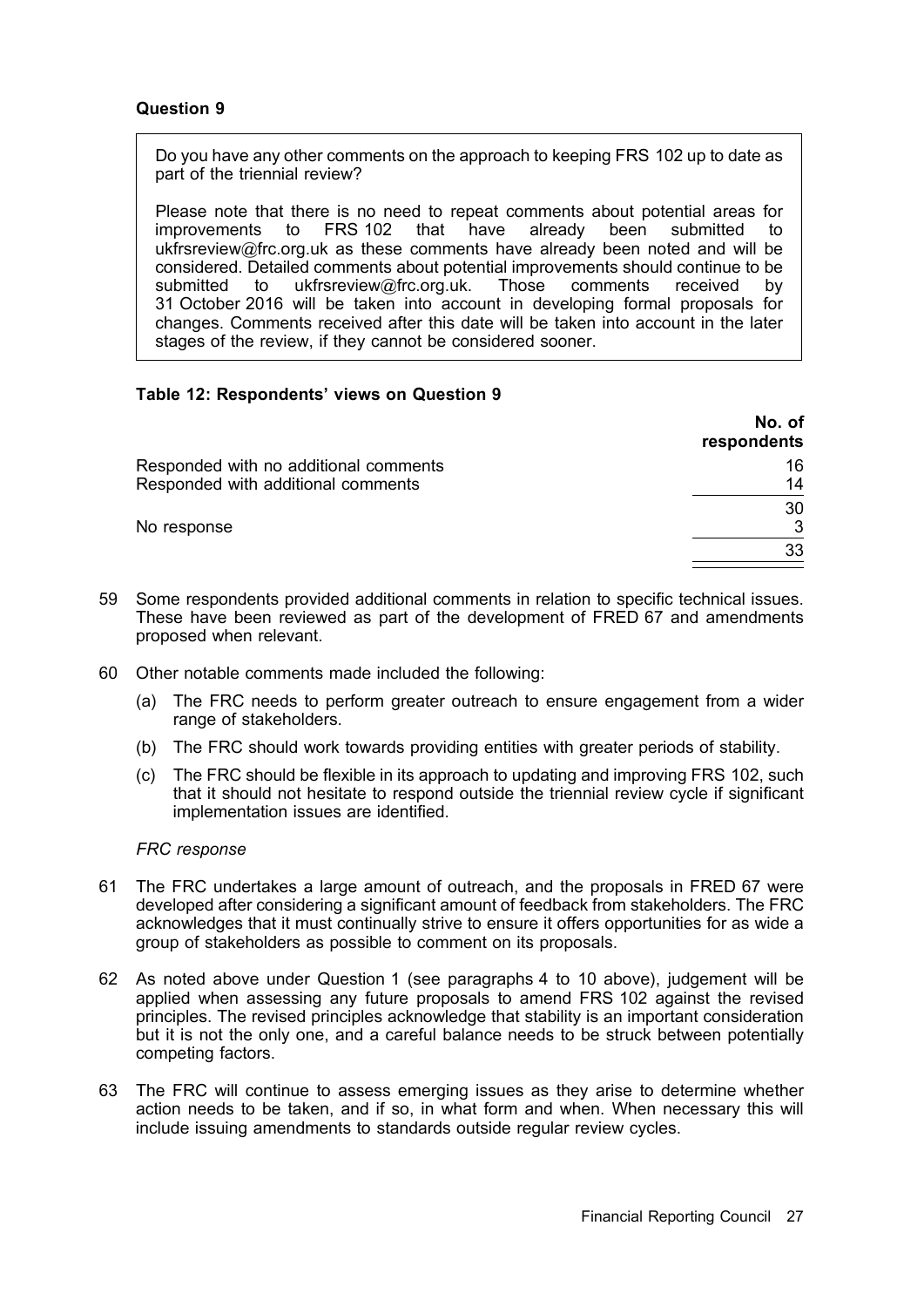The FRC will be preparing consultation stage impact assessments to accompany the FREDs arising from the triennial review. At this stage do you have any comments on the costs and benefits likely to arise from the outline proposals in this Consultation Document that will help inform those impact assessments? Please provide evidence to support your views of any quantifiable costs or benefits.

#### Table 13: Respondents' views on Question 10

|                                       | No. of<br>respondents |
|---------------------------------------|-----------------------|
| Responded with no additional comments | 10                    |
| Responded with additional comments    | 18                    |
|                                       | 28                    |
| No response                           | 5                     |
|                                       | 33                    |
|                                       |                       |

- 64 The following notable additional comments were made by respondents to this question:
	- (a) It is difficult to quantify the costs and benefits of implementing changes arising from IFRS when the standards have not yet been implemented by IFRS reporters and proposed amendments to FRS 102 are unknown. However, a few commented that they would expect the costs to far outweigh the benefits.
	- (b) The assessment of costs and benefits should include those related to not-for-profit organisations.
	- (c) Specific costs identified included:
		- . Lack of audit team knowledge and experience;
		- . Accounting software issues and other changes to reporting and systems;
		- . Loan covenant renegotiations may be required on adoption of new leasing requirements;
		- . Briefings of stakeholders on impact of changes;
		- . Possible increased need for board member training;
		- . Increased audit fees resulting from prior year adjustments and reviewing judgment areas; and
		- . Cost of updating long-term financial plans.

#### FRC response

65 These comments will be taken into account when the FRC reconsiders the most appropriate timetable and approach for any amendments to FRS 102 to reflect the principles of IFRS 9, IFRS 15 and IFRS 16.